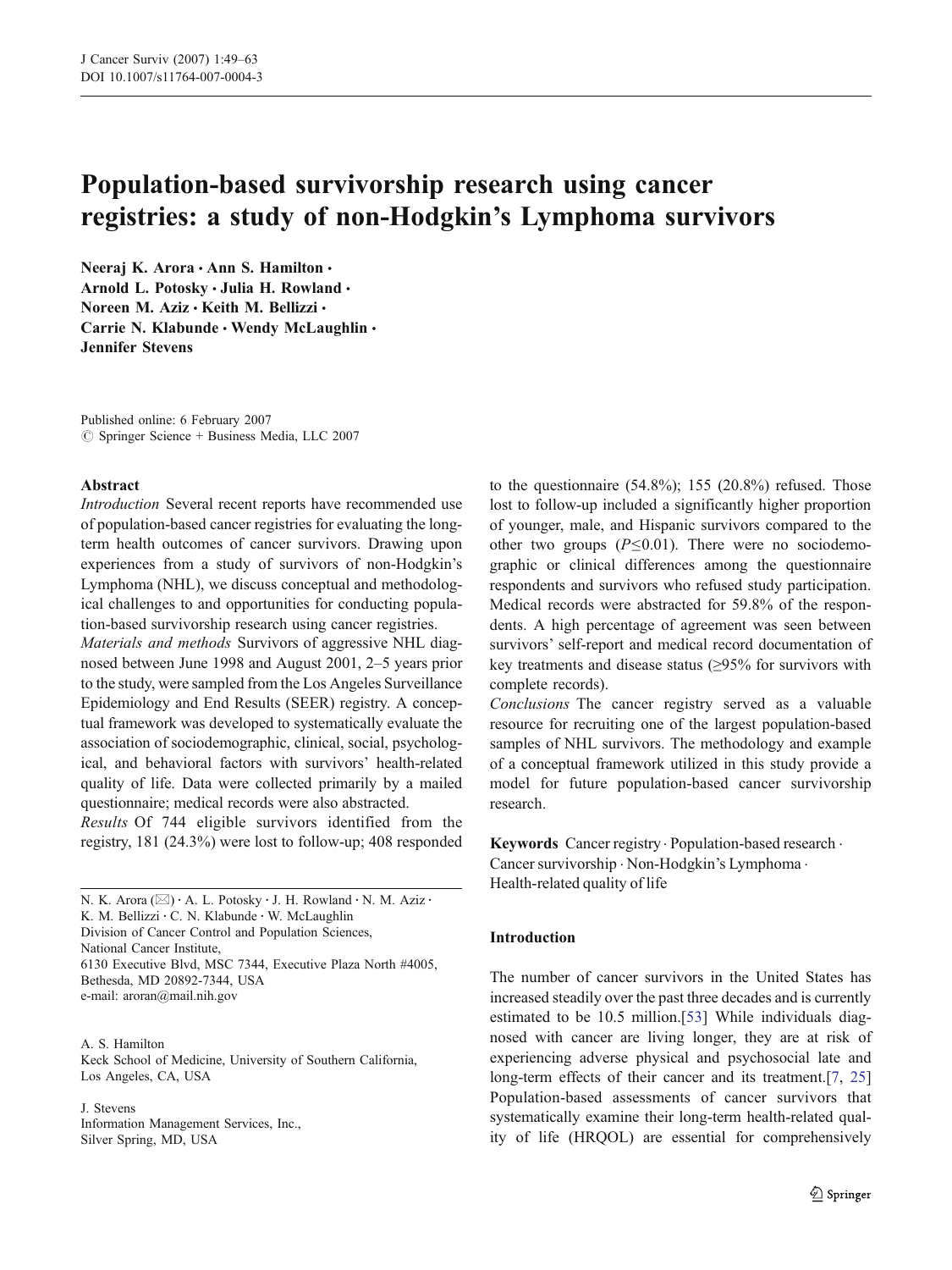understanding the individual and societal burden of cancer. Such studies, however, are limited and those that exist have largely focused on the more common cancers such as breast [[19\]](#page-13-0) and prostate cancer.<sup>[\[42](#page-13-0)]</sup>

One understudied cancer for which both incidence and survival rates are increasing is non-Hodgkin's Lymphoma (NHL). It is the sixth most common cancer among men and fifth among women in the US.[[2\]](#page-12-0) Between 1973 and the mid 1990s incidence rates of NHL increased by 3–4% per year, making it one of the fastest rising cancers in the US. [[15\]](#page-13-0) Moreover, NHL is only one of six cancers in men and one of four in women that have shown large absolute gains over time in 5-year survival rates.[[26\]](#page-13-0) Based on histology, adult NHLs are divided into two main groups with fairly similar rates of incidence: indolent lymphomas (low grade), which grow slowly, and aggressive lymphomas (intermediate and high grade), which grow more quickly and are often fatal within months without appropriate treatment.[[28,](#page-13-0) [47](#page-14-0)]

Multi-agent chemotherapy regimens with or without radiation, and potentially bone marrow/stem cell transplantation (BMT/SCT) are the most frequently utilized treatment strategies for aggressive NHL.[[47](#page-14-0)] While such aggressive therapy has resulted in complete remission for 66% of patients and in 5-year disease-free survival for 52%, [[57\]](#page-14-0) survivors are likely to experience significant adverse effects of their treatment over a period of several months and sometimes years following treatment.[[4,](#page-12-0) [9](#page-13-0), [14\]](#page-13-0) Thus, survivors of aggressive NHL who have completed initial therapy may require regular follow-up care to diagnose and manage potential adverse sequelae of their disease.

Previous studies of NHL survivors' HRQOL have been limited to the first year post diagnosis,[\[27\]](#page-13-0) to survivors selected from a single institution,[\[30\]](#page-13-0) or to samples of elderly survivors.<sup>[\[13,](#page-13-0) [56\]](#page-14-0)</sup> In contrast to such studies, a study of longer-term NHL survivors sampled from a populationbased cancer registry would permit an assessment of NHL's burden in a much more heterogeneous survivor population diagnosed within a defined geographical area. Recognizing the limitations of existing studies, the Leukemia, Lymphoma, and Myeloma Progress Review Group (LLM PRG) commissioned by the National Cancer Institute (NCI) in 2001, identified as a priority the need for population-based studies of long-term health outcomes of survivors of hematologic malignancies.[\[37](#page-13-0)] The present study was conducted in response to the recommendations of the LLM PRG.

Using the Los Angeles County Cancer Surveillance Program's SEER registry as the source of NHL survivors, we conducted a detailed assessment of the follow-up care experiences and health outcomes such as HRQOL among survivors of aggressive NHL who were 2–5 years post diagnosis; the study was titled "Experience of Care and Health Outcomes of Survivors of non-Hodgkin's Lymphoma (ECHOS-NHL) Study." We were interested in examining outcomes among survivors who were 2–5 year postdiagnosis as this appears to be a unique time frame wherein interactions between cancer survivors and the health care system tend to begin to drop off. Importantly, this is also the period when survivors are likely to begin experiencing late sequelae of their treatments. Data were collected primarily by a cross-sectional mailed questionnaire; medical record data were also abstracted.

With an aim to stimulate and inform future populationbased survivorship studies, in this paper, we discuss the study design for the ECHOS-NHL study, describe the conceptual framework that guided the development of specific hypotheses and the study questionnaire, examine factors associated with study participation, and highlight opportunities and challenges in conducting such studies using population-based cancer registries.

#### Materials and methods

#### Study design

#### Eligibility: case definition

Survivors were eligible for the study if they (1) were diagnosed with aggressive NHL between June 1, 1998 and August 31, 2001 and were thus between 2–5 years postdiagnosis at the time of the study; (2) were diagnosed as adults (age at diagnosis: 20 years or older); (3) were Los Angeles county residents at the time of diagnosis; (4) were alive at the time of the study; and (5) had not been diagnosed with NHL before. Survivors who had been diagnosed with other cancers more than a year prior to their NHL diagnosis were included as were survivors who experienced a subsequent recurrence of their NHL. We, however, excluded survivors who were diagnosed with a prior cancer within a year of their NHL diagnosis and those who were diagnosed with another cancer subsequent to their NHL diagnosis but prior to the study. Given the limited number of Asian, Pacific Islander, and Native American survivors in the LA SEER registry, the sample was limited to individuals who were identified in the registry as either Hispanic, non-Hispanic white, or non-Hispanic black. Identification of aggressive NHL was based on the ICD-O-2 codes from the NHL Working Formulation: intermediate grade (9,593, 9,672–76, 9,680–9,683, 9,697– 9,698); high grade (9,684–9,687).[\[58](#page-14-0)]

#### Recruitment

The study protocol was approved by the Institutional Review Board (IRB) at the University of Southern California. According to standard registry procedures, prior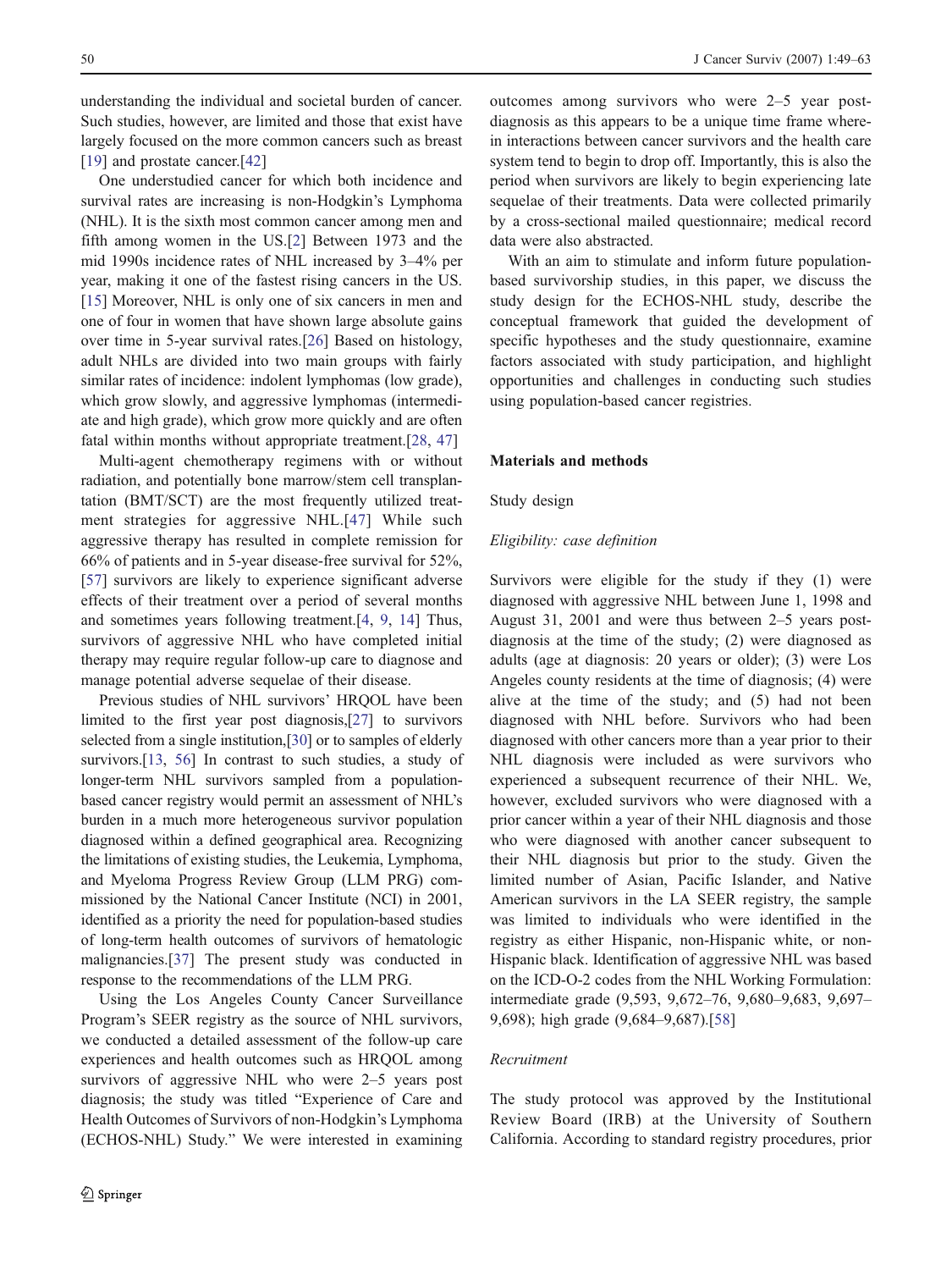to contacting the survivors, a courtesy letter was sent to one physician per survivor (usually the treating oncologist) informing these physicians that their patient had been selected for this study. The letter further informed them that their patient would be mailed the study materials unless they contacted the SEER study staff with objections within 2 weeks of receipt of the letter; we received objections from only two physicians whose patients were hence not contacted.

Each survivor received an introductory letter explaining the study along with a 52-page questionnaire, a \$20 gift certificate that could be used as cash at local grocery stores, a form on which to identify the doctors and hospitals from whom they had received care following their NHL diagnosis, and a Health Insurance Portability and Accountability Act (HIPAA)-compliant medical record consent form giving permission to obtain medical record data. A postage-paid business reply envelope was included for returning the questionnaire and the two forms. The letter also included an explanation for survivors on how their name was obtained for this study.

Questionnaires were mailed between April and August of 2003. Trained telephone interviewers at the SEER registry conducted telephone follow-up if the questionnaire was not returned within 3 weeks. Non-respondents were mailed a second copy of the questionnaire if they never received or no longer had one. The follow-up effort, conducted over a period of approximately 3 months, consisted of up to five calls made on different days and at different times of the day. A second series of up to five calls was made to non-respondents who were reached initially but still had not returned the questionnaire. Extensive tracing efforts (e.g., reviewing voting and tax records, driver license files, and engaging credit agencies) were used to locate the current address for non-respondents whose questionnaire was returned undeliverable or who could not be reached by telephone. For a subgroup of survivors who expressed interest in the study but were unwilling or unable to complete the questionnaire by mail, we reduced their respondent burden by conducting a telephone interview as a last resort with a subset of the questionnaire items that accounted for approximately 30 of the 52 pages of the mailed questionnaire. Finally, between April and July 2005, we conducted a small second wave of data collection by engaging a new tracing service that the registry had recently utilized to reach lost survivors and non-respondents who were still eligible for the study; while we had hoped to enroll at least 30 more survivors, only nine additional questionnaires were obtained as a result of this exercise.

#### Conceptual framework

To systematically study the HRQOL of NHL survivors, we developed a conceptual framework that identified several sociodemographic, clinical, social, psychological, and behavioral factors that are likely to be associated with survivors' HRQOL (see Fig. [1](#page-3-0)). This framework was adapted from Andersen's 1995 version of the "Behavioral Model of Health Services Utilization"[[3\]](#page-12-0) and Wilson and Cleary's "Conceptual Model of Health-related Quality of Life."[[62\]](#page-14-0) Below, we discuss the various components of the framework. Specific instruments used to operationalize the constructs in the framework are referenced later.

## Health-related quality of life (HRQOL)

Drawing from Wilson and Cleary's model of HRQOL,[\[62](#page-14-0)] we classified patient reports of their HRQOL into three interrelated categories: symptoms, functional status, and overall health perceptions.

Symptoms Wilson and Cleary define a symptom as a patient's perception of an abnormal physical, emotional, or cognitive state.[[62\]](#page-14-0) We evaluated NHL survivors' symptom status across multiple domains, including a detailed symptom inventory of potential physical ailments, as well as assessment of the impact of fatigue on multiple aspects of their lives, symptoms of anxiety and depression, and psychological distress based on worry about a recurrence.

Functional status Wilson and Cleary define functional status as the ability of an individual to perform particular defined tasks related to physical function, social function, role function, and psychological function.[\[62](#page-14-0)] We assessed NHL survivors' functional status across several domains, including physical, mental/emotional, sexual, and cognitive functioning.

Overall health perceptions While an individual's global assessment of his/her health is arguably more subjective in nature compared to symptoms and functional status, it has been shown to be a significant predictor of health services utilization as well as mortality.[[62\]](#page-14-0) We assessed survivors' overall perception of their current health in absolute terms as well as relative to their health a year ago.

#### Factors associated with survivors' HRQOL

We adapted Andersen's model [[3\]](#page-12-0) as it allowed us to simultaneously examine several different correlates of survivors' HRQOL and helped us organize them into distinct categories. The model resulted in the generation of theoretically driven, apriori hypotheses for future analyses which are often not apparent in many crosssectional cancer survivorship studies. Based on Andersen's model,[[3\]](#page-12-0) we classified potential correlates of survivors'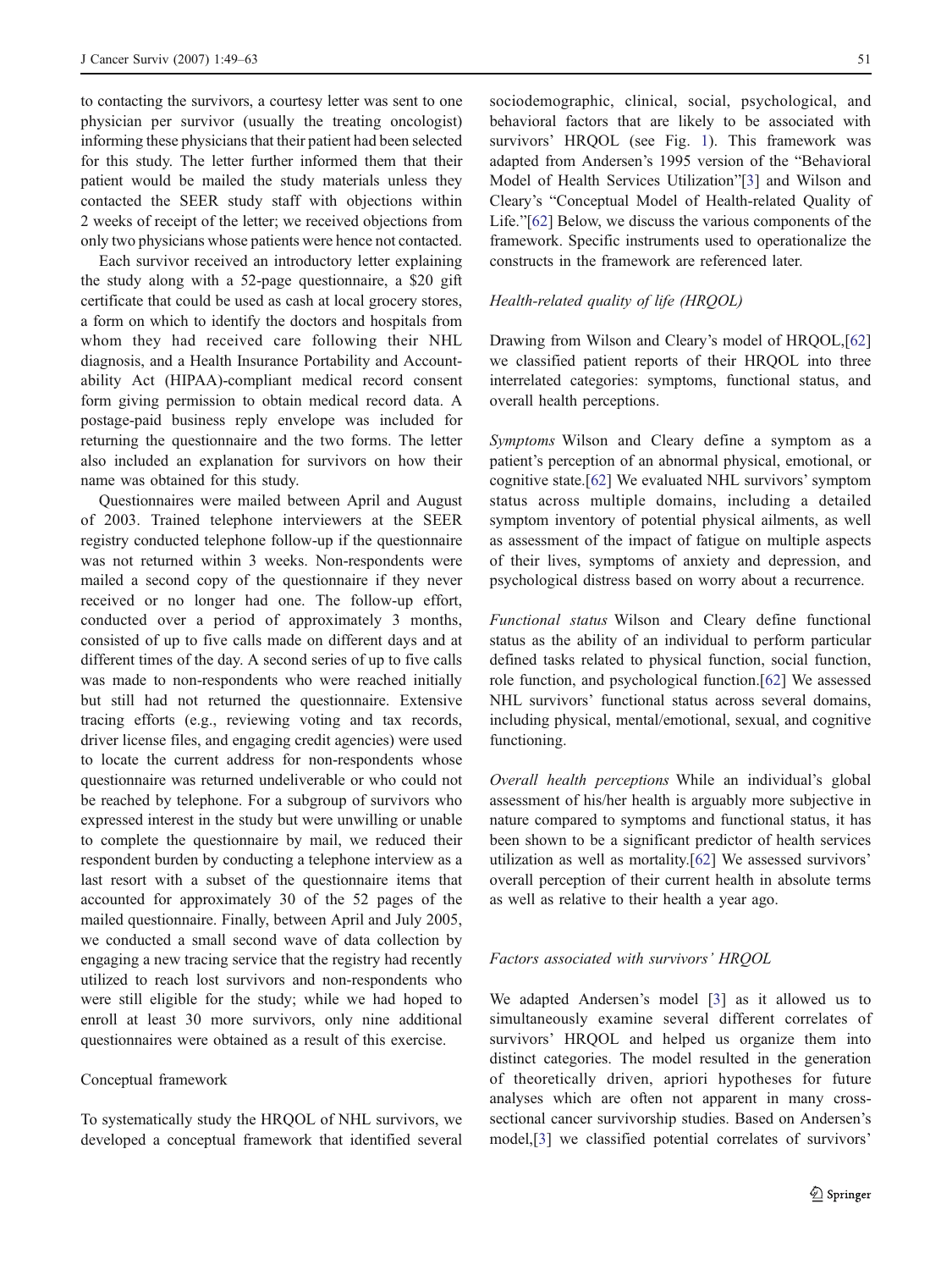<span id="page-3-0"></span>

Adapted from Andersen's (1995) version of the Behavioral Model for Health Services Utilization [3] and Wilson and Cleary's (1995) Conceptual Model of Health-related Quality of Life [62] Dotted lines represent potential feedback loops

Figure 1 Conceptual framework for the ECHOS-NHL study.

HRQOL into three categories: predisposing characteristics, enabling resources, and mediating factors.

Predisposing characteristics These are characteristics specific to each individual that are likely to be associated with their health outcomes but have a low level of mutability and hence would not be the focus of interventions. These characteristics serve as exogenous variables in our framework. As shown in Fig. 1, the predisposing characteristics in our study included sociodemographic, personality (optimism), and clinical (e.g., NHL grade, treatments received, comorbidities, late effects) characteristics of the survivor.

Enabling resources These are resources which when available to survivors can enable more positive adjustment and hence are likely to be positively associated with their HRQOL. Enabling resources generally are highly mutable and are often the focus of intervention studies.[\[20](#page-13-0), [51\]](#page-14-0) We focused on two types of enabling resources: social support and follow-up care experiences. As shown in Fig. 1, enabling resources are also likely to be predicted by predisposing characteristics.

Mediating factors We identified two types of factors that might mediate the relationship of predisposing and enabling factors with survivors' HRQOL: cognitive health appraisal and health-related behaviors. Cognitive health appraisal, the process by which survivors evaluate their cancer experience for meaning and impact, is likely to be significantly associated with HRQOL.[[29](#page-13-0), [31](#page-13-0)] We measured several indicators of cognitive health appraisal including survivors' perception of risk of a recurrence, perception of control over different aspects of their health and health care, level of competence/self-efficacy in taking care of their health, and their perception of whether and how their cancer experience impacted different aspects of their personal lives.

We also measured several health-related behaviors that are likely to be associated with HRQOL, including physical activity, tobacco and alcohol consumption, use of complementary and alternative medicines, and need for different types of cancer-related information. A reciprocal relationship between cognitive health appraisal and health behaviors was hypothesized. Both cognitive appraisal and health behaviors are highly mutable and have been the subject of intervention studies.[[11](#page-13-0), [32](#page-13-0)]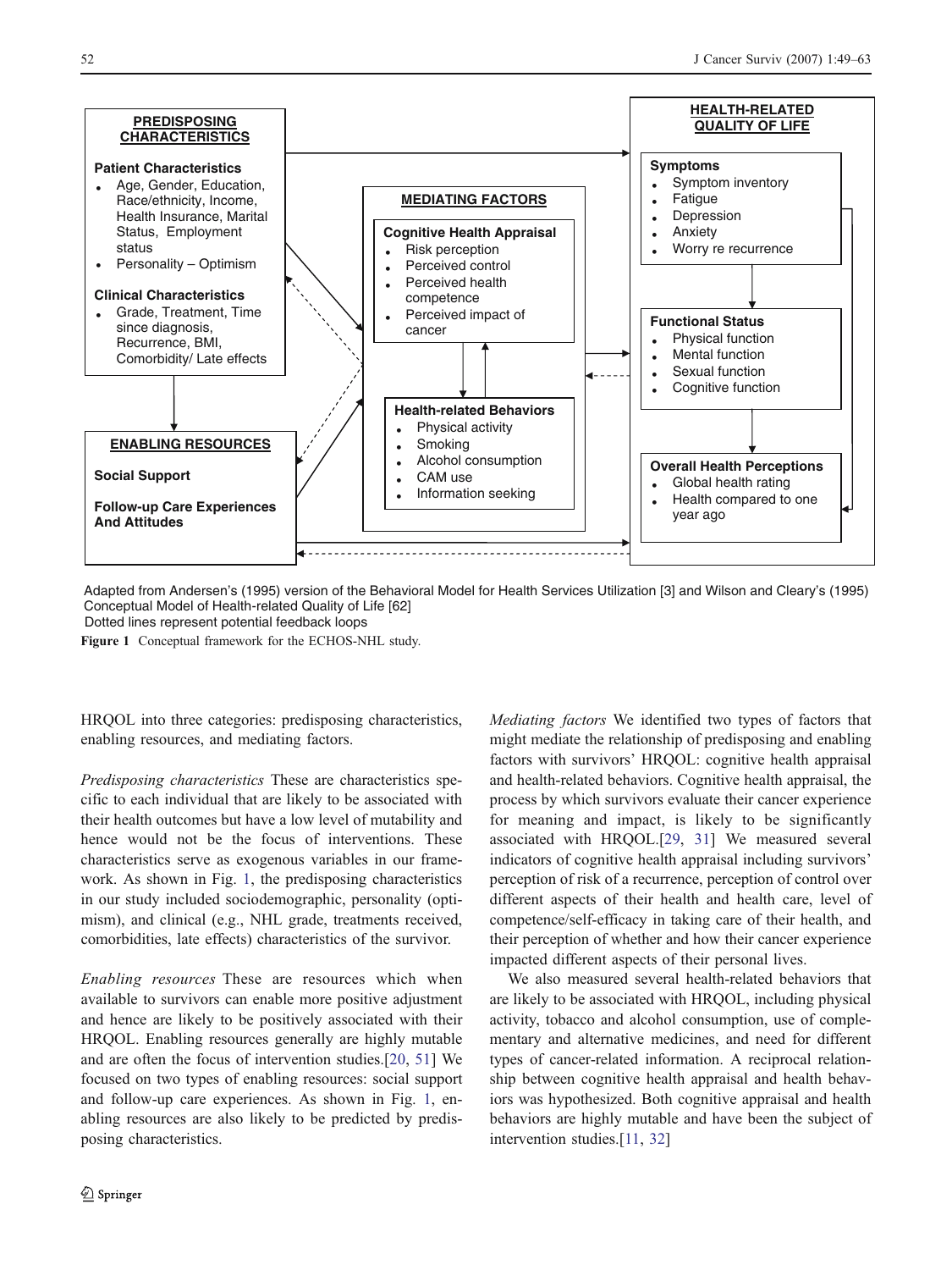#### Feedback loops

In addition to the hypothesized direction of associations in our framework (see dark arrows in Fig. [1\)](#page-3-0), we also posit potential feedback loops and alternative explanations to our hypothesized relationships that could be tested in future prospective longitudinal studies (see dotted arrows in Fig. [1\)](#page-3-0). For example, our framework posits that survivors with greater levels of social support, higher perceptions of control, and who engage in physical activity may experience more positive HRQOL; however, longitudinal studies could examine a reverse causal pathway, i.e., survivors who report poor HROQL at baseline may, at subsequent followup assessments, have lower perceptions of control, they may be less likely to engage in physical activity, and may report greater difficulty in receiving social support from their social network.

#### Data collection methods

#### Questionnaire development and testing

Components of the conceptual framework were operationalized by several measures that were included in a 52-page questionnaire (see Table [1](#page-5-0) for details on the content of the questionnaire, including citations for source of items; items included on the abbreviated telephone interview are also identified). The questionnaire was created in English only. To facilitate comparison between the ECHOS-NHL findings and those of other studies, where possible, we either used previously validated items and scales verbatim or modified them for enhanced relevance to the NHL survivor population. In areas where significant gaps in measurement existed, the research team consisting of experts in the varied content areas relevant to the study developed new items. These were extensively tested prior to their inclusion in the final questionnaire. Specifically, all new items and those that were adapted from existing instruments were subjected to two rounds of in-depth cognitive testing to ensure that they were clearly understood and reliably interpreted by NHL survivors; nine NHL survivors participated in each round.

Feedback from the cognitive tests resulted in a modified version of the questionnaire that was then pilot tested with 32 survivors of aggressive NHL randomly sampled from the registry. Thirteen of the 32 survivors returned questionnaires (of the remaining 19 survivors, six were determined to be ineligible as we found out during telephone follow-up that four were deceased and two did not speak English and hence could not respond to the questionnaire; four questionnaires were returned by the post-office due to incorrect address; three survivors promised to return the questionnaire but never did; five

had invalid telephone numbers that precluded any followup; and one survivor did not answer our follow-up telephone calls). Thus, among the 26 eligible NHL survivors we achieved a response rate of 50% on the pilot test. The final field version of the questionnaire was created based on a detailed review of responses from the pilot test.

#### Medical record abstraction

We abstracted medical records pertinent to survivors' NHL in order to complement and validate survivors' self-reports of key clinical variables such as treatments received and history of disease recurrence/progression. All physicians and hospitals listed by a survivor were sent a letter requesting copies of medical records along with a copy of the consent form. If required, a trained abstractor from the registry visited the physician's office or hospital to obtain the information directly.

#### Statistical analyses

Bivariate analyses using t-tests and chi-square statistics were conducted to compare the characteristics of several subgroups of NHL survivors including (1) respondents who completed the questionnaire by mail and those who answered the abbreviated telephone interview and (2) respondents for whom medical record data were abstracted and respondents for whom medical records were unavailable. Bivariate analyses were also conducted to compare the characteristics of the questionnaire respondents with survivors who were lost to follow-up and those who declined study participation. A statistically significant (i.e.,  $P \le 0.05$ ) overall effect across these three groups was followed up by conducting multiple comparisons among the groups. If multiple significant independent variables were identified in any of the above bivariate analyses, we conducted multivariate logistic regression analyses to identify factors that independently predicted the outcomes of interest.

#### Results

# Sample recruitment

Figure [2](#page-7-0) presents a detailed flow chart of the recruitment process. All potentially eligible survivors not known to be deceased were selected and mailed questionnaires  $(N=$ 1,025). These survivors comprised 58.1% of the total number of incident cases  $(N=1,767)$  who would have met the eligibility criteria (had they all been alive). Seven hundred and forty four of the selected survivors were retained as eligible and 281 were deemed ineligible after contact due to several reasons as outlined in Fig. [2.](#page-7-0) The top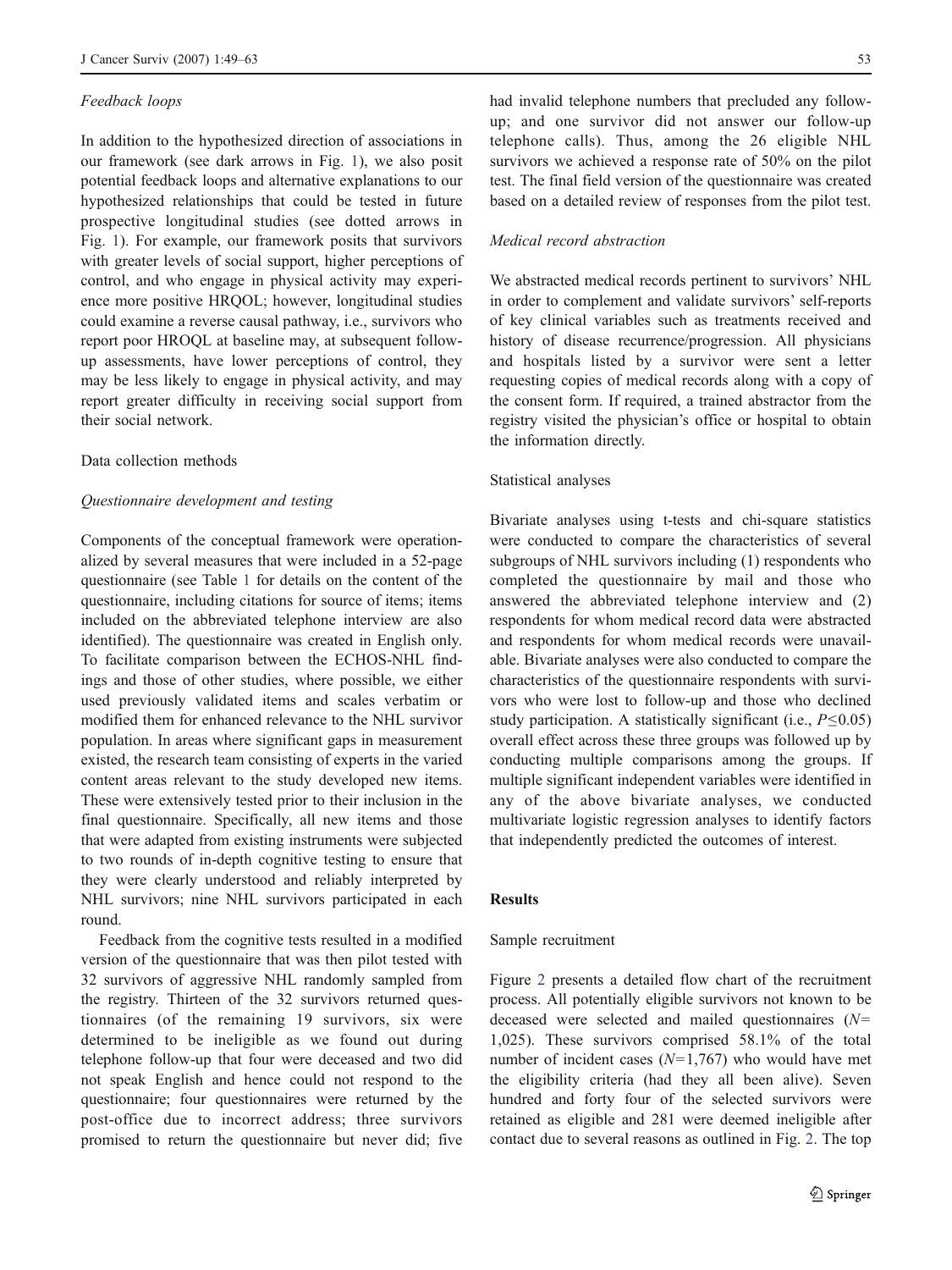# <span id="page-5-0"></span>Table 1 ECHOS-NHL questionnaire content

| Domain                                         | Variables                                                                                     | Number<br>of items | Source                                                                                                                                                                                                                     | Comment                                                                                                                                                                                              |
|------------------------------------------------|-----------------------------------------------------------------------------------------------|--------------------|----------------------------------------------------------------------------------------------------------------------------------------------------------------------------------------------------------------------------|------------------------------------------------------------------------------------------------------------------------------------------------------------------------------------------------------|
| I. Predisposing characteristics                |                                                                                               |                    |                                                                                                                                                                                                                            |                                                                                                                                                                                                      |
| A. Survivor characteristics                    |                                                                                               |                    | Ganz et al. breast cancer                                                                                                                                                                                                  |                                                                                                                                                                                                      |
|                                                | Age <sup>a</sup><br>Gender <sup>a</sup>                                                       | 1<br>1             | survivorship study [18]; Cancer                                                                                                                                                                                            |                                                                                                                                                                                                      |
|                                                | Race/ethnicity <sup>a</sup>                                                                   | $\overline{2}$     | Care Outcomes Research and                                                                                                                                                                                                 |                                                                                                                                                                                                      |
|                                                | Education <sup>a</sup>                                                                        | $\mathbf{1}$       | Surveillance (CanCORS)                                                                                                                                                                                                     |                                                                                                                                                                                                      |
|                                                | Income <sup>a</sup>                                                                           | 1                  | patient survey [33]                                                                                                                                                                                                        |                                                                                                                                                                                                      |
|                                                | Marital status <sup>a</sup>                                                                   | 1                  |                                                                                                                                                                                                                            |                                                                                                                                                                                                      |
|                                                | Employment status <sup>a</sup>                                                                | 1                  |                                                                                                                                                                                                                            |                                                                                                                                                                                                      |
|                                                | Health insurance <sup>a</sup>                                                                 | 1                  |                                                                                                                                                                                                                            |                                                                                                                                                                                                      |
|                                                | Personality-optimism                                                                          | 6                  | LOT-R $[46]$                                                                                                                                                                                                               | Four filler items were excluded                                                                                                                                                                      |
| B. Clinical characteristics                    |                                                                                               |                    |                                                                                                                                                                                                                            |                                                                                                                                                                                                      |
| (Note: data on<br>date of                      | Types of treatment and<br>dates <sup>a</sup>                                                  | 14                 | <b>ECHOS</b> team                                                                                                                                                                                                          |                                                                                                                                                                                                      |
| diagnosis and<br>tumor grade                   | Recurrence (no. and<br>dates) <sup>a</sup>                                                    | 3                  | <b>ECHOS</b> team                                                                                                                                                                                                          |                                                                                                                                                                                                      |
| were obtained                                  | Body Mass Index <sup>a</sup>                                                                  | $\overline{2}$     | Ganz et al. [18]                                                                                                                                                                                                           |                                                                                                                                                                                                      |
| from the SEER<br>registry)                     | Comorbidity and<br>late effects <sup>a</sup>                                                  | 42                 | ECHOS team: New items created<br>and several items from the<br>Childhood Cancer Survivorship<br>Study (CCSS) [45] and the<br>Prostate Cancer Outcomes Study<br>(PCOS) [43] surveys were<br>included in a 42-item checklist | Comorbidities and late effects<br>were distinguished by asking<br>respondents to indicate whether<br>they had been diagnosed with<br>any of the 42 conditions before<br>or after their NHL diagnosis |
|                                                | Women's health <sup>a</sup>                                                                   | 6                  | <b>ECHOS</b> team                                                                                                                                                                                                          | Assessed impact of treatment<br>on menstruation                                                                                                                                                      |
| II. Enabling resources<br>A. Social support    |                                                                                               |                    |                                                                                                                                                                                                                            |                                                                                                                                                                                                      |
|                                                | Social support scale                                                                          | 12                 | Ganz et al. [18]                                                                                                                                                                                                           | Ganz et al. used a 12-item short<br>form of the original 19-item<br>MOS Social Support Survey<br>$[48]$                                                                                              |
| B. Follow-up care experiences<br>and attitudes |                                                                                               |                    |                                                                                                                                                                                                                            |                                                                                                                                                                                                      |
|                                                | Content $&$ setting of<br>$f$ /up care visits <sup>a</sup>                                    | 2                  | <b>ECHOS</b> team                                                                                                                                                                                                          |                                                                                                                                                                                                      |
|                                                | Frequency & recency<br>of f/up care visits <sup>a</sup>                                       | 2                  | CAHPS survey [23]                                                                                                                                                                                                          |                                                                                                                                                                                                      |
|                                                | Specialty & gender<br>of f/up care doctor <sup>a</sup>                                        | 2                  | ECHOS team                                                                                                                                                                                                                 |                                                                                                                                                                                                      |
|                                                | Duration of doctor-<br>patient relationship <sup>a</sup>                                      | $\mathbf{1}$       | CAHPS survey [23]                                                                                                                                                                                                          |                                                                                                                                                                                                      |
|                                                | Doctor-patient<br>communication <sup>a</sup>                                                  | 11                 | ECHOS team; CAHPS<br>survey $[23]$                                                                                                                                                                                         | CAHPS communication scale<br>$(4$ items); 7 items were new                                                                                                                                           |
|                                                | Ratings of f/up care <sup>a</sup>                                                             | 2                  | CAHPS [23] & CanCORS<br>[33] surveys                                                                                                                                                                                       |                                                                                                                                                                                                      |
|                                                | Attitudes towards<br>$f/\psi$ care                                                            | 9                  | Cancer Patients' Attitudes<br>Towards Follow-up survey [54]                                                                                                                                                                | Reassurance and nervous<br>anticipation subscales included                                                                                                                                           |
|                                                | Care received from<br>all other doctors in<br>the past 12 months                              | 5                  | <b>ECHOS</b> team                                                                                                                                                                                                          | No. of additional doctors seen;<br>reason; specialty of doctors;<br>quality of care rating                                                                                                           |
|                                                | Preference for<br>discussing HRQOL-<br>related problems<br>with f/up care doctor <sup>a</sup> | 10                 | ECHOS team: adapted and<br>built upon items used in a<br>study by Detmar et al. [12]                                                                                                                                       | Assessed survivors' willingness to<br>discuss problems in the areas of<br>physical, emotional, role, social,<br>and sexual functioning                                                               |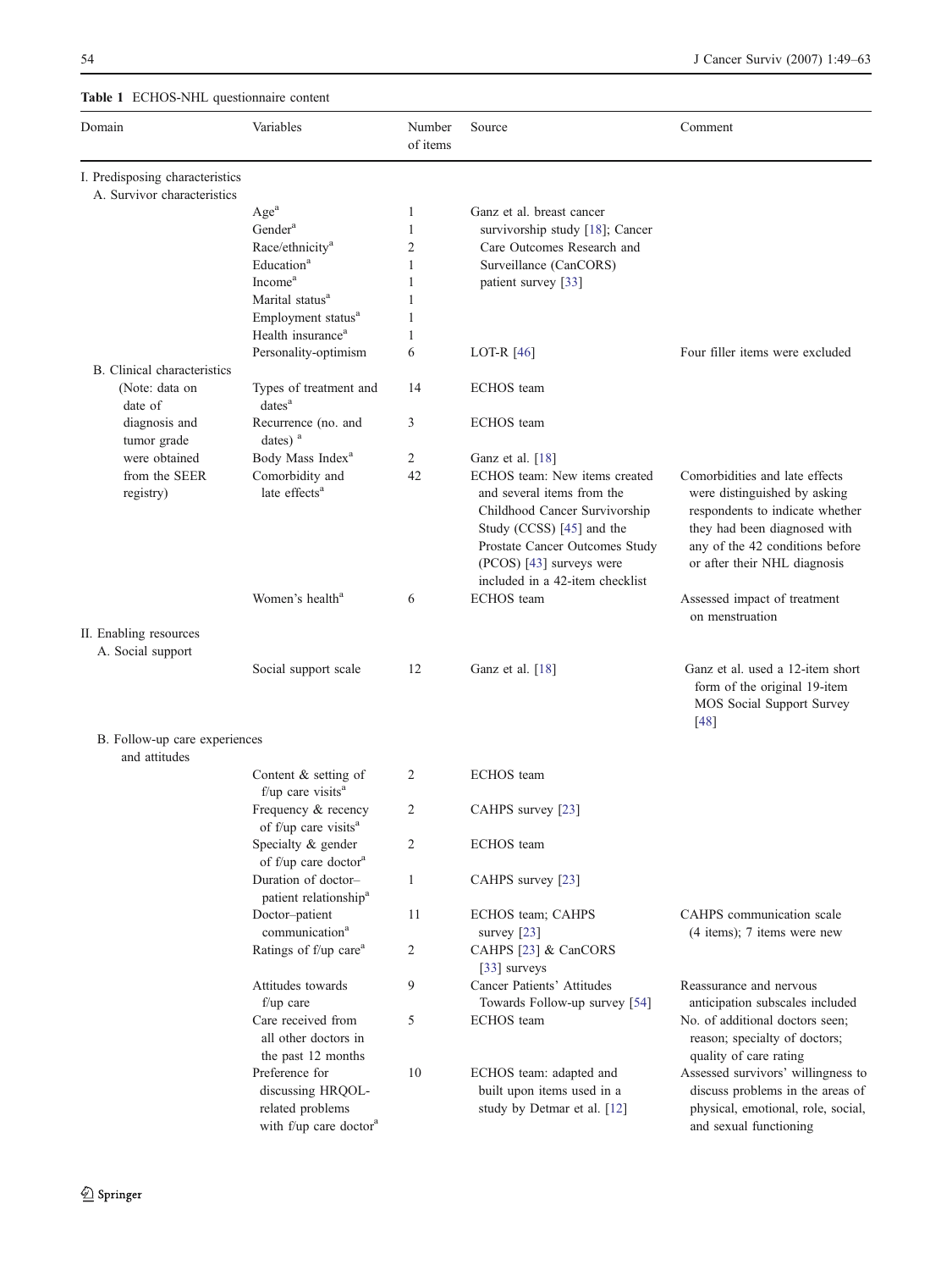# Table 1 (continued)

| Domain                                      | Variables                                                                        | Number<br>of items | Source                                                                                                        | Comment                                                                                                                                                     |
|---------------------------------------------|----------------------------------------------------------------------------------|--------------------|---------------------------------------------------------------------------------------------------------------|-------------------------------------------------------------------------------------------------------------------------------------------------------------|
| III. Mediating Factors                      |                                                                                  |                    |                                                                                                               |                                                                                                                                                             |
| A. Cognitive Health Appraisal               |                                                                                  |                    |                                                                                                               |                                                                                                                                                             |
|                                             | Risk perception <sup>a</sup>                                                     | 1                  | HINTS 2003 version [39]                                                                                       | Modified item to assess risk of<br>recurrence in the next 10 years                                                                                          |
|                                             | Perceived control                                                                | 4                  | ECHOS team: Adapted items from<br>existing control scales [1, 34]                                             |                                                                                                                                                             |
|                                             | Perceived health<br>competence                                                   | 4                  | Perceived Health Competence<br>scale $[50]$                                                                   | Created a four-item short form of<br>the original eight-item PHC scale                                                                                      |
|                                             | Perceived impact of<br>cancer                                                    | 20                 | ECHOS team: Created new items;<br>adapted existing items from a<br>similar checklist by Ganz et al.<br>$[18]$ | Assessed positive or negative life<br>change due to cancer on<br>relationships, finances, health<br>behaviors, and spirituality                             |
| B. Health-related behaviors                 |                                                                                  |                    |                                                                                                               |                                                                                                                                                             |
|                                             | Physical activity                                                                | 7                  | Hawkins et al. Physical activity<br>study $[24]$                                                              | Recall period was changed from<br>"the last year" to "last 4 weeks"                                                                                         |
|                                             | Smoking                                                                          | 5                  | Adapted from the NHIS [38]                                                                                    | Created discrete response options                                                                                                                           |
|                                             | Alcohol consumption                                                              | 3                  | Adapted from the NHIS [38]                                                                                    | Recall period was changed from<br>"the last year" to "last 14 days"                                                                                         |
|                                             | CAM use                                                                          | 28                 | ECHOS team; Hamilton et al.<br>CAM study; [21] CanCORS<br>survey $[33]$                                       | Types of CAM (Hamilton et al.);<br>reasons for CAM use (adapted<br>from CanCORS); discussion of<br>CAM with cancer doctor (new)                             |
|                                             | Information seeking <sup>a</sup>                                                 | 17                 | ECHOS team: Created new items;<br>adapted others from a checklist by<br>Marrow et al. [49]                    | Assessed current need for<br>information on different cancer-<br>related topics                                                                             |
| IV. Health-related quality of life outcomes |                                                                                  |                    |                                                                                                               |                                                                                                                                                             |
| A. Symptoms                                 |                                                                                  |                    |                                                                                                               |                                                                                                                                                             |
|                                             | Symptom inventory                                                                | 26                 | ECHOS team: created new items<br>and included others from existing<br>symptom checklists [10, 17, 41]         | Assessed symptom experience in<br>last 6 months and whether<br>survivor had discussed it with a<br>doctor                                                   |
|                                             | Fatigue                                                                          | 10                 | Fatigue Symptom Inventory (FSI)<br>$[22]$                                                                     | Three items assessing degree of<br>fatigue and the seven-item fatigue<br>disruption scale were included                                                     |
|                                             | Anxiety and<br>depression                                                        | 14                 | Hospital Anxiety and Depression<br>Scale (HADS) [64]                                                          | Seven items assessed anxiety;<br>seven assessed depression                                                                                                  |
|                                             | Worry <sup>a</sup>                                                               | 1                  | HINTS 2003 version [39]                                                                                       | Modified item to assess worry<br>about recurrence                                                                                                           |
| <b>B.</b> Functional status                 |                                                                                  |                    |                                                                                                               |                                                                                                                                                             |
|                                             | Physical and mental<br>function                                                  | 34                 | SF-36 v2 [60, 61]                                                                                             | 34/36 SF-36 items result in eight<br>subscales; these eight subscales<br>also combine to provide overall<br>physical and mental component<br>summary scores |
|                                             | Sexual function                                                                  | 15                 | Sexual Activity Questionnaire<br>(SAQ);[59] PCOS survey;[52]<br>Sexual Functioning Questionnaire<br>(SFO)[55] | Frequency and satisfaction with<br>sexual activity (SAQ and PCOS);<br>problems and limitations with<br>sexual functioning (SFQ)                             |
|                                             | Cognitive function                                                               | 4                  | MOS HIV health survey [44, 63]                                                                                | Response options modified to be<br>consistent with SF-36v2                                                                                                  |
| C. Overall health perceptions               |                                                                                  |                    |                                                                                                               |                                                                                                                                                             |
|                                             | Global health status and<br>current health relative<br>to past year <sup>a</sup> | 2                  | SF-36 v2 [60, 61]                                                                                             |                                                                                                                                                             |

<sup>a</sup> Indicates that these questions were asked on the abbreviated telephone interview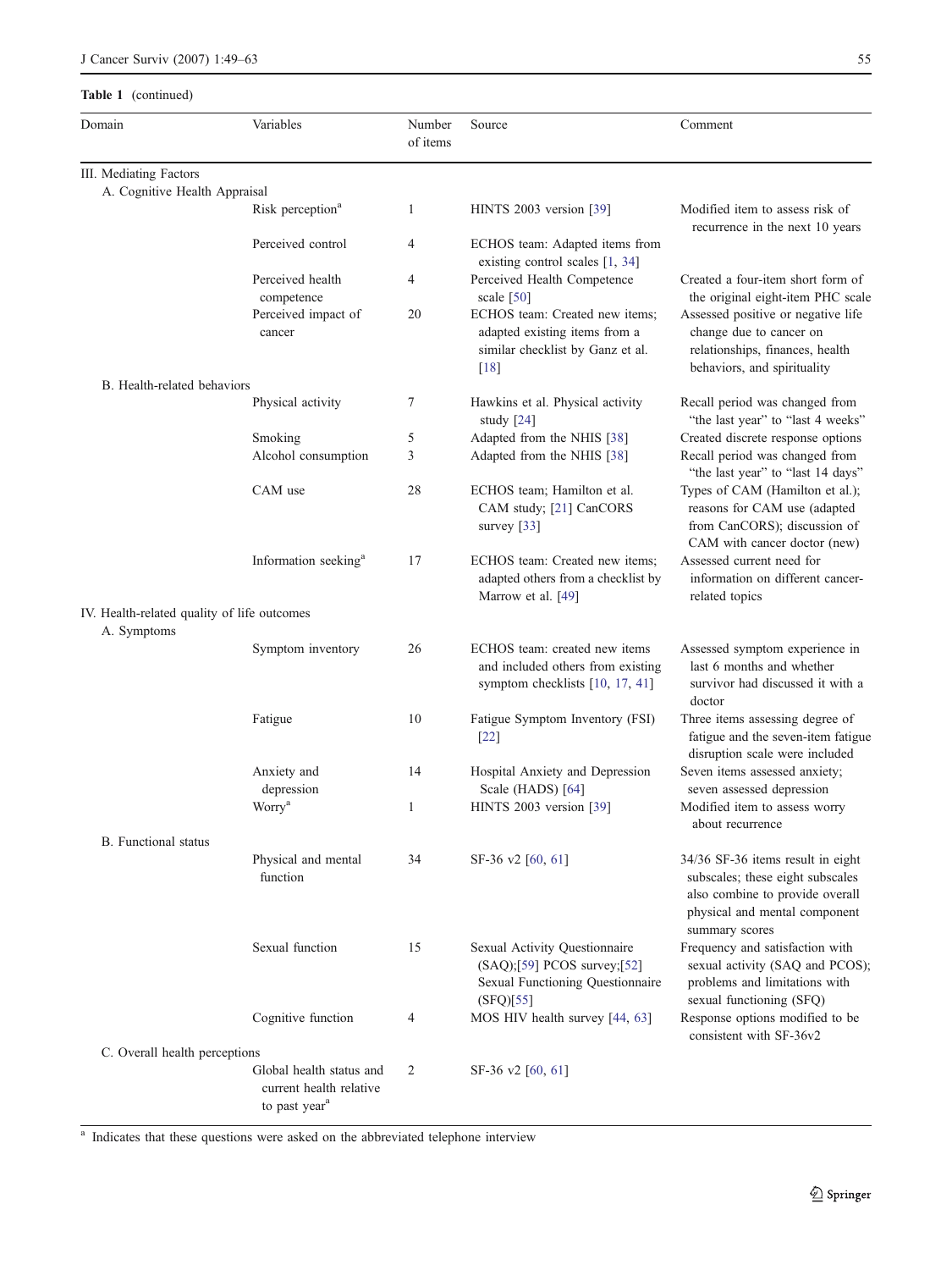<span id="page-7-0"></span>

Figure 2 Flowchart describing recruitment of NHL survivors for the ECHOS-NHL study.

two reasons for ineligibility were: (1) the individual was no longer alive  $(N=109)$ ; (2) the individual did not understand English  $(N=80)$ .

Despite extensive tracing efforts, 181 of the 744 eligible survivors (24.3%) could not be located; 72.5% of the 563 NHL survivors whom we did locate participated in the study (N=408) resulting in an overall response rate of 54.8%. The length of the questionnaire and lack of stamina were cited as the most common reasons for non-response, despite the financial incentive provided. A further indication of the challenge posed in completing the mailed questionnaire is reflected by the fact that 21.8% of the respondents  $(N=89)$  agreed to only complete the abbreviated version of the questionnaire by telephone. The average time reported for completion of the mailed questionnaire was 95 min (median: 75 min); it required an average of 29 min (median: 28 min) to complete the telephone interview.

#### Sample description

Sociodemographic and clinical characteristics of the 408 survivors who participated in the study are presented in Table [2](#page-8-0) (see column A). We were successful in recruiting a fairly heterogeneous group of NHL survivors: men and women were almost equally represented, mean age was 59.7 years (about a fifth were younger than 45 years in age and another fifth were 75 years or older), and almost a fourth were Hispanics. Respondents also varied on income and education. For example, while a fifth reported less than \$20,000 as their annual household income, almost another fifth reported an income of \$100,000 or more. An overwhelming majority of the respondents had intermediate grade NHL (89.7%), were in remission (91.0%), and had not experienced recurrence or disease progression (81.4%). Ten percent had been diagnosed with another cancer prior to their NHL (mean number of years between the prior cancer and NHL was 10.5, median: 8.8; range: 1.8–29.3). Two-thirds of the respondents also reported being diagnosed with at least one additional comorbid condition.

The subgroup of survivors who had experienced a recurrence/progression  $(N=76)$ , compared to those who did not  $(N=332)$ , were older (mean age at the time of the study: 63.7 years  $v/s$  58.5 years,  $P=0.01$ ), were more likely to have received a BMT/SCT  $(27.6\% \text{ v/s } 5.4\%, P<0.001)$ , and were less likely to report being in remission (69.4% v/s 95.7%,  $P<0.001$ ). NHL survivors who had been diagnosed with another cancer prior to their NHL  $(N=41)$ , compared to survivors for whom NHL was their first primary cancer diagnosis, were older (mean age at the time of the study: 70.7 years  $v/s$  58.5 years,  $P < 0.01$ ), were diagnosed with NHL closer to the study (mean years since diagnosis: 3.2 v/s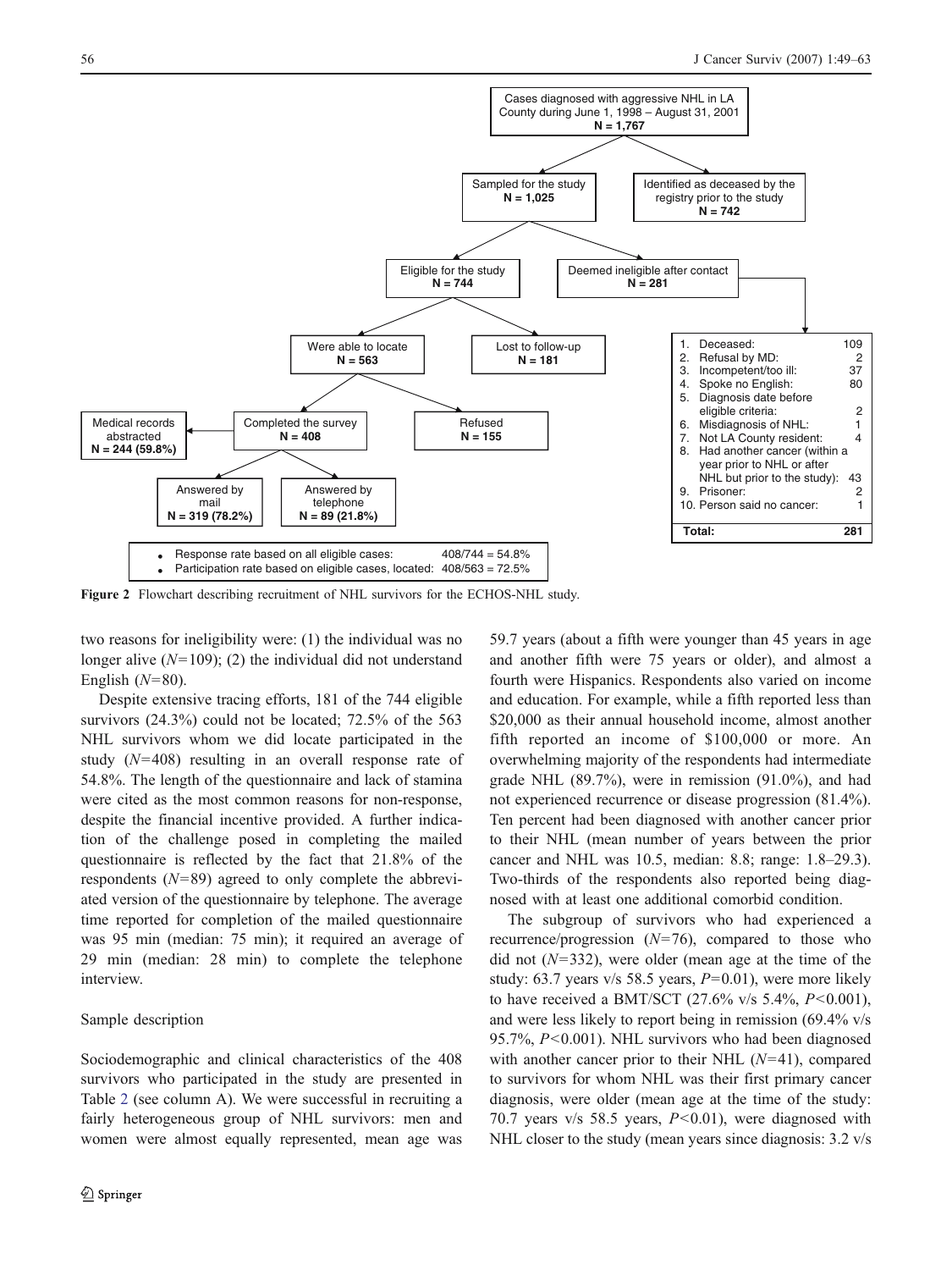<span id="page-8-0"></span>Table 2 Sociodemographic and clinical characteristics of study participants

| Sample<br>characteristics                  | Total<br>respondents<br>$(N=408)$ (A) | Responded by<br>mail $(N=319)$<br>(B) | Responded by<br>telephone $(N=89)$<br>(C) | $P$ value*<br>B v/s C | Medical records<br>abstracted $(N=244)$<br>(D) | Medical records<br>missing $(N=164)$<br>(E) | $P$ value<br>D v/s E |
|--------------------------------------------|---------------------------------------|---------------------------------------|-------------------------------------------|-----------------------|------------------------------------------------|---------------------------------------------|----------------------|
| Sociodemographics                          |                                       |                                       |                                           |                       |                                                |                                             |                      |
| Age at the time of the study               |                                       |                                       |                                           |                       |                                                |                                             |                      |
| Mean years (sd)                            | 59.7 (15.0)                           | 59.9 (14.9)                           | 59.1 (15.6)                               | N.S.                  | 60.4 (14.9)                                    | 58.7 (15.2)                                 | N.S.                 |
| Gender                                     |                                       |                                       |                                           |                       |                                                |                                             |                      |
| % Male                                     | 51.7                                  | 51.1                                  | 53.9                                      | N.S.                  | 50.0                                           | 54.3                                        | N.S.                 |
| % Female                                   | 48.3                                  | 48.9                                  | 46.1                                      |                       | 50.0                                           | 45.7                                        |                      |
| Race/ethnicity                             |                                       |                                       |                                           |                       |                                                |                                             |                      |
| % Non-Hispanic<br>White                    | 67.2                                  | 69.9                                  | 57.3                                      | N.S.                  | 72.5                                           | 59.1                                        | < 0.01               |
| % Hispanics                                | 23.5                                  | 21.3                                  | 31.5                                      |                       | 20.9                                           | 27.4                                        |                      |
| % Non-Hispanic<br><b>Black</b>             | 6.9                                   | 6.9                                   | 6.7                                       |                       | 5.7                                            | 8.5                                         |                      |
| % Non-Hispanic<br>Other                    | 2.5                                   | 1.9                                   | 4.5                                       |                       | 0.8                                            | 4.9                                         |                      |
| Education <sup>a</sup>                     |                                       |                                       |                                           |                       |                                                |                                             |                      |
| $\%$ < High school                         | 11.6                                  | 10.4                                  | 15.7                                      | N.S.                  | 8.6                                            | 16.0                                        | < 0.05               |
| % High school<br>graduate                  | 19.8                                  | 19.0                                  | 22.5                                      |                       | 17.3                                           | 23.5                                        |                      |
| % Some college                             | 32.1                                  | 33.5                                  | 27.0                                      |                       | 37.0                                           | 24.7                                        |                      |
| % College                                  | 18.3                                  | 18.4                                  | 18.0                                      |                       | 17.7                                           | 19.1                                        |                      |
| graduate                                   |                                       |                                       |                                           |                       |                                                |                                             |                      |
| % Attended<br>graduate                     | 18.3                                  | 18.7                                  | 16.9                                      |                       | 19.3                                           | 16.7                                        |                      |
| school                                     |                                       |                                       |                                           |                       |                                                |                                             |                      |
| Annual Household Incomeb                   |                                       |                                       |                                           |                       |                                                |                                             |                      |
| $\% < $20,000$                             | 22.5                                  | 20.4                                  | 30.3                                      | N.S.                  | 19.3                                           | 27.4                                        | N.S.                 |
| $%$ \$20,000-<br>\$39,999                  | 16.4                                  | 15.7                                  | 19.1                                      |                       | 16.0                                           | 17.1                                        |                      |
| % \$40,000-<br>\$59,999                    | 15.4                                  | 16.0                                  | 13.5                                      |                       | 18.0                                           | 11.6                                        |                      |
| % \$60,000-<br>\$99,999                    | 17.9                                  | 19.1                                  | 13.5                                      |                       | 18.9                                           | 16.5                                        |                      |
| % \$100,000 or                             | 18.9                                  | 20.1                                  | 14.6                                      |                       | 20.1                                           | 17.1                                        |                      |
| more                                       |                                       |                                       |                                           |                       |                                                |                                             |                      |
| % Missing                                  | $8.8\,$                               | $8.8\,$                               | 9.0                                       |                       | 7.8                                            | 10.4                                        |                      |
| Marital status <sup>a</sup>                |                                       |                                       |                                           |                       |                                                |                                             |                      |
| % Married/living<br>as married             | 63.3                                  | 65.1                                  | 56.8                                      | N.S.                  | 67.5                                           | 56.9                                        | < 0.05               |
| $%$ Other<br>Health Insurance <sup>a</sup> | 36.7                                  | 34.9                                  | 43.2                                      |                       | 32.5                                           | 43.1                                        |                      |
| % Private<br>insurance                     | 69.7                                  | 68.6                                  | 73.3                                      | N.S.                  | 70.8                                           | 67.9                                        | N.S.                 |
| % Public/no<br>insurance                   | 30.3                                  | 31.4                                  | 26.7                                      |                       | 29.2                                           | 32.1                                        |                      |
| Clinical characteristics                   |                                       |                                       |                                           |                       |                                                |                                             |                      |
| NHL grade                                  |                                       |                                       |                                           |                       |                                                |                                             |                      |
| % Intermediate                             | 89.7                                  | 88.7                                  | 93.3                                      | N.S.                  | 88.5                                           | 91.5                                        | N.S.                 |
| $%$ High                                   | 10.3                                  | 11.3                                  | 6.7                                       |                       | 11.5                                           | 8.5                                         |                      |
| Time since diagnosis                       |                                       |                                       |                                           |                       |                                                |                                             |                      |
| Mean years (sd)                            | 3.6(0.9)                              | 3.5(0.8)                              | 3.8(0.9)                                  | < 0.01                | 3.5(0.8)                                       | 3.7(1.0)                                    | < 0.05               |
| Health status <sup>a</sup>                 |                                       |                                       |                                           |                       |                                                |                                             |                      |
| $\%$ Poor                                  | 4.0                                   | $3.8\,$                               | 4.5                                       | $N.S.$                | 3.3                                            | 4.9                                         | N.S.                 |
| $\%$ Fair                                  | 17.0                                  | 17.4                                  | 15.7                                      |                       | 17.4                                           | 16.6                                        |                      |
| $\%$ Good                                  | 35.3                                  | 36.1                                  | 32.6                                      |                       | 34.3                                           | 26.8                                        |                      |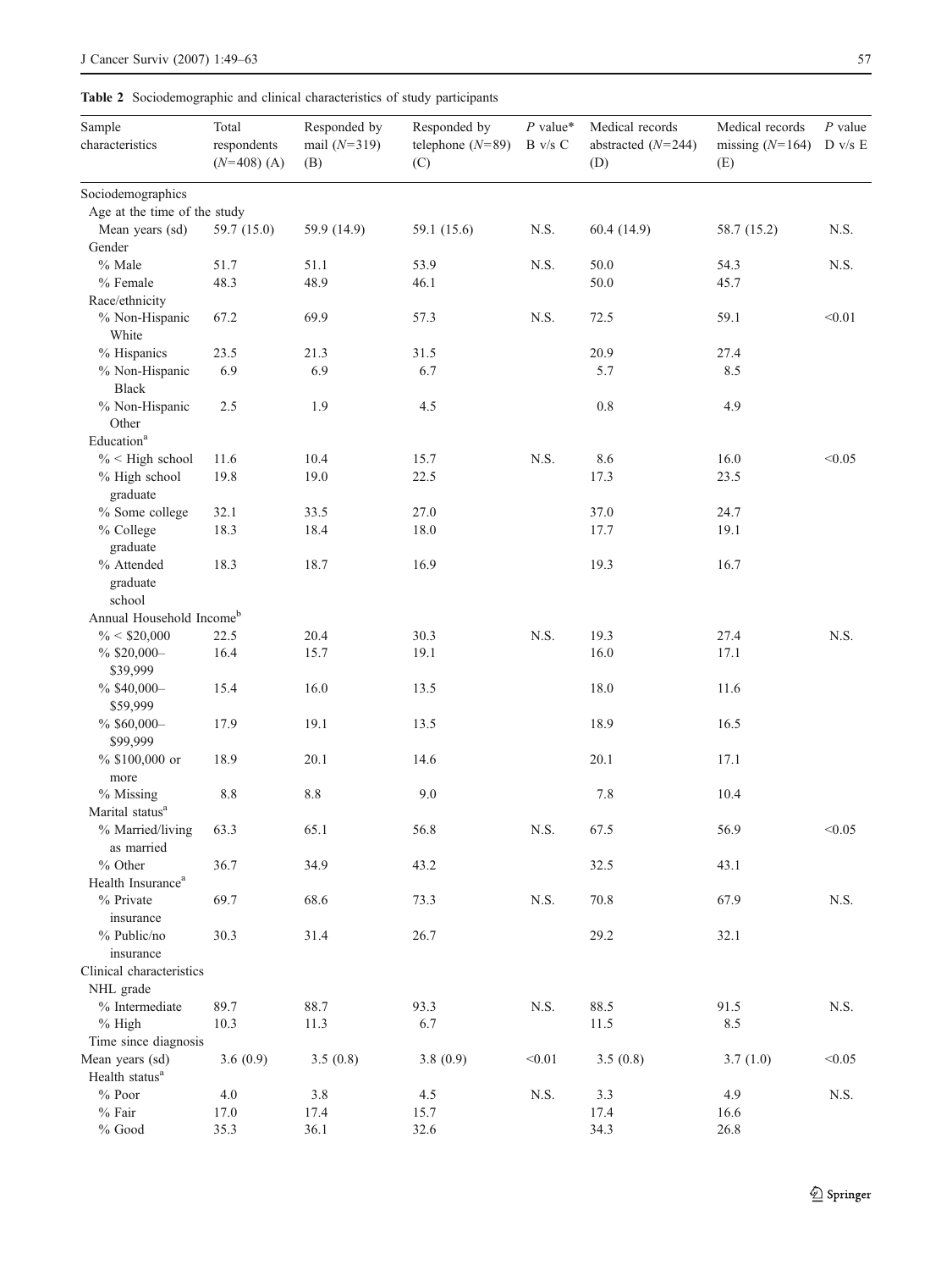#### Table 2 (continued)

| Sample<br>characteristics            | Total<br>respondents<br>$(N=408)$ (A) | Responded by<br>mail $(N=319)$<br>(B) | Responded by<br>telephone $(N=89)$<br>(C) | $P$ value*<br>$B$ v/s $C$ | Medical records<br>abstracted $(N=244)$<br>(D) | Medical records<br>missing $(N=164)$ D v/s E<br>(E) | $P$ value |
|--------------------------------------|---------------------------------------|---------------------------------------|-------------------------------------------|---------------------------|------------------------------------------------|-----------------------------------------------------|-----------|
| $\%$ Very good                       | 27.4                                  | 27.8                                  | 25.8                                      |                           | 29.8                                           | 23.9                                                |           |
| $%$ Excellent                        | 16.3                                  | 14.9                                  | 21.3                                      |                           | 15.3                                           | 17.8                                                |           |
| Currently in remission <sup>a</sup>  |                                       |                                       |                                           |                           |                                                |                                                     |           |
| $%$ Yes                              | 91.0                                  | 90.8                                  | 91.8                                      | N.S.                      | 91.3                                           | 90.6                                                | N.S.      |
| $\%$ No                              | 9.0                                   | 9.2                                   | 8.2                                       |                           | 8.8                                            | 9.4                                                 |           |
| NHL recurrence/progression           |                                       |                                       |                                           |                           |                                                |                                                     |           |
| $%$ Yes                              | 18.6                                  | 19.4                                  | 15.7                                      | N.S.                      | 21.7                                           | 14.0                                                | 0.05      |
| $%$ No                               | 81.4                                  | 80.6                                  | 84.3                                      |                           | 78.3                                           | 86.0                                                |           |
| Treatment <sup>b</sup>               |                                       |                                       |                                           |                           |                                                |                                                     |           |
| % Chemotherapy<br>only               | 50.2                                  | 48.9                                  | 55.1                                      | N.S.                      | 50.8                                           | 49.4                                                | N.S.      |
| $%$ Chemo $+$<br>radiation           | 33.3                                  | 33.9                                  | 31.5                                      |                           | 32.8                                           | 34.1                                                |           |
| % BMT/SCT                            | 9.6                                   | 10.7                                  | 5.6                                       |                           | 11.1                                           | 7.3                                                 |           |
| % Missing                            | 6.9                                   | 6.6                                   | 7.9                                       |                           | 5.3                                            | 9.1                                                 |           |
| Another cancer prior to NHL          |                                       |                                       |                                           |                           |                                                |                                                     |           |
| $%$ Yes                              | 10.0                                  | 11.0                                  | 6.7                                       | N.S.                      | 9.4                                            | 11.0                                                | N.S.      |
| $\%$ No                              | 90.0                                  | 89.0                                  | 93.3                                      |                           | 90.6                                           | 89.0                                                |           |
| Number of Comorbidities <sup>a</sup> |                                       |                                       |                                           |                           |                                                |                                                     |           |
| $%$ None                             | 33.0                                  | 31.4                                  | 38.8                                      | N.S.                      | 29.5                                           | 38.2                                                | N.S.      |
| $% 1$ or 2<br>comorbidities          | 46.5                                  | 48.0                                  | 41.2                                      |                           | 49.1                                           | 42.7                                                |           |
| $\%$ 3 or more<br>comorbidities      | 20.5                                  | 20.6                                  | 20.0                                      |                           | 21.4                                           | 19.1                                                |           |

The questionnaire was the source of data on age, gender, race/ethnicity, education, income, marital status, health insurance, health status, remission, and comorbidities; the SEER registry provided data on date of diagnosis and NHL grade; the questionnaire and medical records were both used for data on type of treatment and history of disease recurrence/progression.

\*P values are based on bivariate t-tests for age and time since diagnosis and on the chi-square statistic for all other variables. A P value of ≤0.05 is considered statistically significant. N.S. implies not significant.

 <sup>a</sup> Education, marital status, health insurance, health status, remission, recurrence, and comorbidity variables had less than 5% missing data; percentages shown for these variables are based on all available data and exclude the cases for whom the data were missing.

 <sup>b</sup> Income and treatment had more than 5% missing data hence <sup>a</sup> missing category was created for these two variables. There were no missing data for the remaining variables.

3.6, P<0.01), and were less likely to report their health as excellent or very good  $(24.4\% \text{ v/s } 45.9\%, P<0.05)$ . The two subgroups of survivors who had a recurrence and those who had a prior cancer were independent of each other (correlation among the groups was  $0.01$ ,  $P=0.9$ ).

Survivors who completed the abbreviated telephone interview did not differ from those who responded to the mailed questionnaire on any of the sociodemographic or clinical variables (see columns B and C in Table [2](#page-8-0)). The only exception was that the telephone responders were more likely to be diagnosed with NHL slightly earlier than those who completed the mailed questionnaire (mean years between diagnosis and the study: 3.8 v/s 3.5,  $P<0.01$ ). Table [2](#page-8-0) also shows comparisons between respondents for whom medical records were abstracted and those who were missing medical records data; these are discussed later.

One advantage of using the cancer registry was that basic information was available on all non-respondents; this

facilitated a comparison between the respondents  $(N=408)$ and the two groups of non-respondents: those who were lost to follow-up  $(N=181)$  and those who declined participation  $(N=155)$ . Bivariate analyses (see Table [3](#page-10-0)) showed that the lost to follow-up group had a significantly greater proportion of younger, male, and Hispanic survivors compared to the other two groups. Multivariate logistic regression analyses confirmed these results (data not shown in tables); for example, in comparing the respondents and lost to follow-up groups, the elderly (65+ years old) were less likely to be lost to follow-up compared to survivors who were  $20-44$  years old (adjusted OR=0.5, 95% CI: 0.3– 0.8, P<0.01). In contrast, Hispanics compared non-Hispanic whites and men compared to women were more likely to be lost to follow-up (adjusted OR for Hispanics=2.3, 95% CI: 1.5–3.4,  $P < 0.001$  and adjusted OR for males=1.8, 95% CI: 1.2–2.6,  $p<0.01$ ). However, as shown in Table [3](#page-10-0), among the survivors whom we were able to contact, no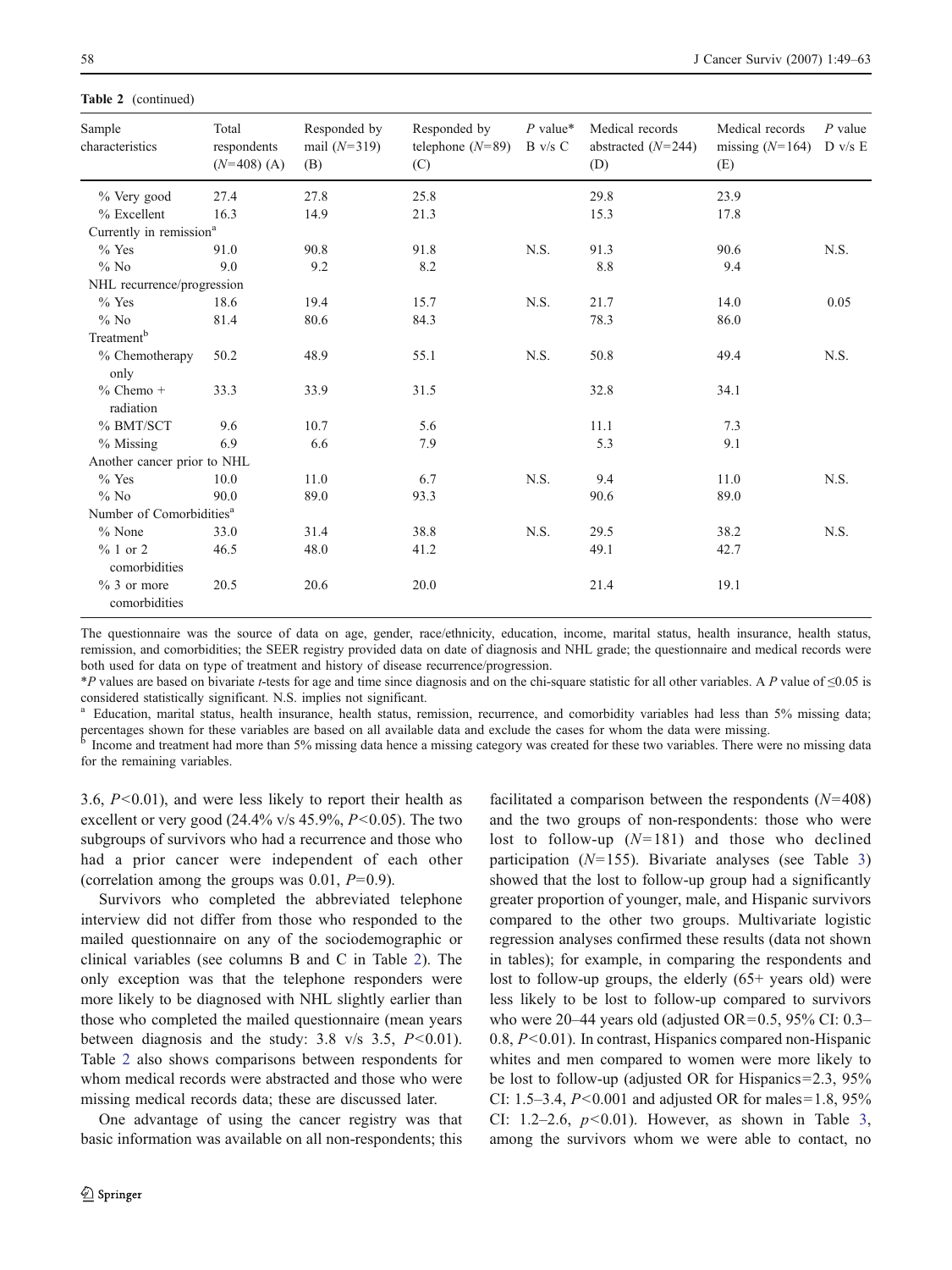<span id="page-10-0"></span>Table 3 Comparison of study respondents and non-respondents based on data available in the SEER registry

| Selected characteristics | Respondents<br>(A) | Refused<br>(B) | Lost to follow-up<br>(C) | $P$ value*<br>(overall) | $P$ value<br>A vs B | $P$ value<br>A vs C | $P$ value<br>B vs C |
|--------------------------|--------------------|----------------|--------------------------|-------------------------|---------------------|---------------------|---------------------|
| Total $N$                | 408                | 155            | 181                      |                         |                     |                     |                     |
| Age at diagnosis         |                    |                |                          |                         |                     |                     |                     |
| $% 20 - 44$              | 25.8               | 25.8           | 37.6                     | < 0.01                  | N.S.                | < 0.001             | < 0.01              |
| $% 45 - 64$              | 39.3               | 38.7           | 42.5                     |                         |                     |                     |                     |
| $% 65+$                  | 34.9               | 35.5           | 19.9                     |                         |                     |                     |                     |
| Gender                   |                    |                |                          |                         |                     |                     |                     |
| % Male                   | 51.8               | 52.9           | 66.3                     | < 0.01                  | N.S.                | 0.001               | 0.01                |
| % Female                 | 48.2               | 47.1           | 33.7                     |                         |                     |                     |                     |
| Race/ethnicity           |                    |                |                          |                         |                     |                     |                     |
| % Non-Hispanic White     | 71.0               | 66.4           | 52.5                     | < 0.001                 | N.S.                | < 0.0001            | 0.01                |
| % Hispanic               | 21.9               | 23.9           | 39.2                     |                         |                     |                     |                     |
| % Non-Hispanic Black     | 7.1                | 9.7            | 8.3                      |                         |                     |                     |                     |
| NHL grade                |                    |                |                          |                         |                     |                     |                     |
| % Intermediate           | 89.7               | 92.3           | 85.1                     | N.S. <sup>a</sup>       |                     |                     |                     |
| $%$ High                 | 10.3               | 7.7            | 14.9                     |                         |                     |                     |                     |
| Year of diagnosis        |                    |                |                          |                         |                     |                     |                     |
| % 1998                   | 14.2               | 14.2           | 15.5                     | N.S. <sup>a</sup>       |                     |                     |                     |
| % 1999                   | 30.2               | 20.6           | 30.4                     |                         |                     |                     |                     |
| % 2000                   | 31.9               | 43.9           | 33.2                     |                         |                     |                     |                     |
| % 2001                   | 23.6               | 21.3           | 21.0                     |                         |                     |                     |                     |

N.S. implies not significant.

\* P values are based on the bivariate chi-square statistic. A P value of  $\leq 0.05$  is considered statistically significant.<br><sup>a</sup> Follow-up subgroup comparisons (A v/s B, A v/s C, B v/s C) were not conducted if the overall

significant differences were found between those who responded to the questionnaire and those who did not.

#### Medical records

We received forms listing physicians and hospitals seen by survivors since their NHL diagnosis along with the signed medical release from 268 of the 408 respondents (66.3%). There was sufficient information to mail requests to physicians and/or hospitals for 261 survivors. An average of 2.6 physicians/hospitals (range 1–7) were listed per survivor resulting in the mailing of 677 letters requesting medical records. We obtained complete or partial records for 244 of the 268 survivors (93.5%) who gave permission; complete records from all physicians/facilities were obtained for only 154 of these 244 survivors (63.1%). Among the 319 survivors who completed the mailed questionnaire, 264 (82.8%) gave permission to obtain records, whereas only four of the 89 survivors (4.5%) who completed the telephone interview did so.

Table [2](#page-8-0) presents a comparison, based on bivariate analyses, of the sociodemographic and clinical characteristics of the 244 respondents for whom medical records were abstracted with those of the 164 respondents for whom records were unavailable (see columns D and E). Significant differences were noted for race/ethnicity, marital status, and education such that survivors for whom records were obtained were more likely to be non-Hispanic white, married/partnered, and had more than a high school education compared to survivors for whom records were missing. The two groups were clinically similar on most indicators; they reported similar distributions for NHL grade, health status, remission, type of treatment, and comorbidities. The only statistically significant differences were that survivors for whom records were obtained were diagnosed slightly later but were more likely to have a history of disease recurrence/progression compared to survivors missing medical records (mean years between diagnosis and the study: 3.5 v/s 3.7,  $P<0.05$ ; % reported recurrence/progression:  $21.7 \text{ v/s } 14.0, P=0.05$ ).

In a multivariate logistic regression model, marital status was no longer significant but race/ethnicity, education, time since diagnosis, and history of recurrence/progression remained significantly associated with availability of medical records (data not shown in tables). We were more successful in obtaining medical records for non-Hispanic whites than Hispanics (adjusted OR=1.7, 95% CI: 1.0–2.9,  $P=0.05$ ) and for survivors with some college education compared to survivors with a high school education or less (adjusted OR=2.7, 95% CI: 1.5–4.6,  $P < 0.001$ ); interest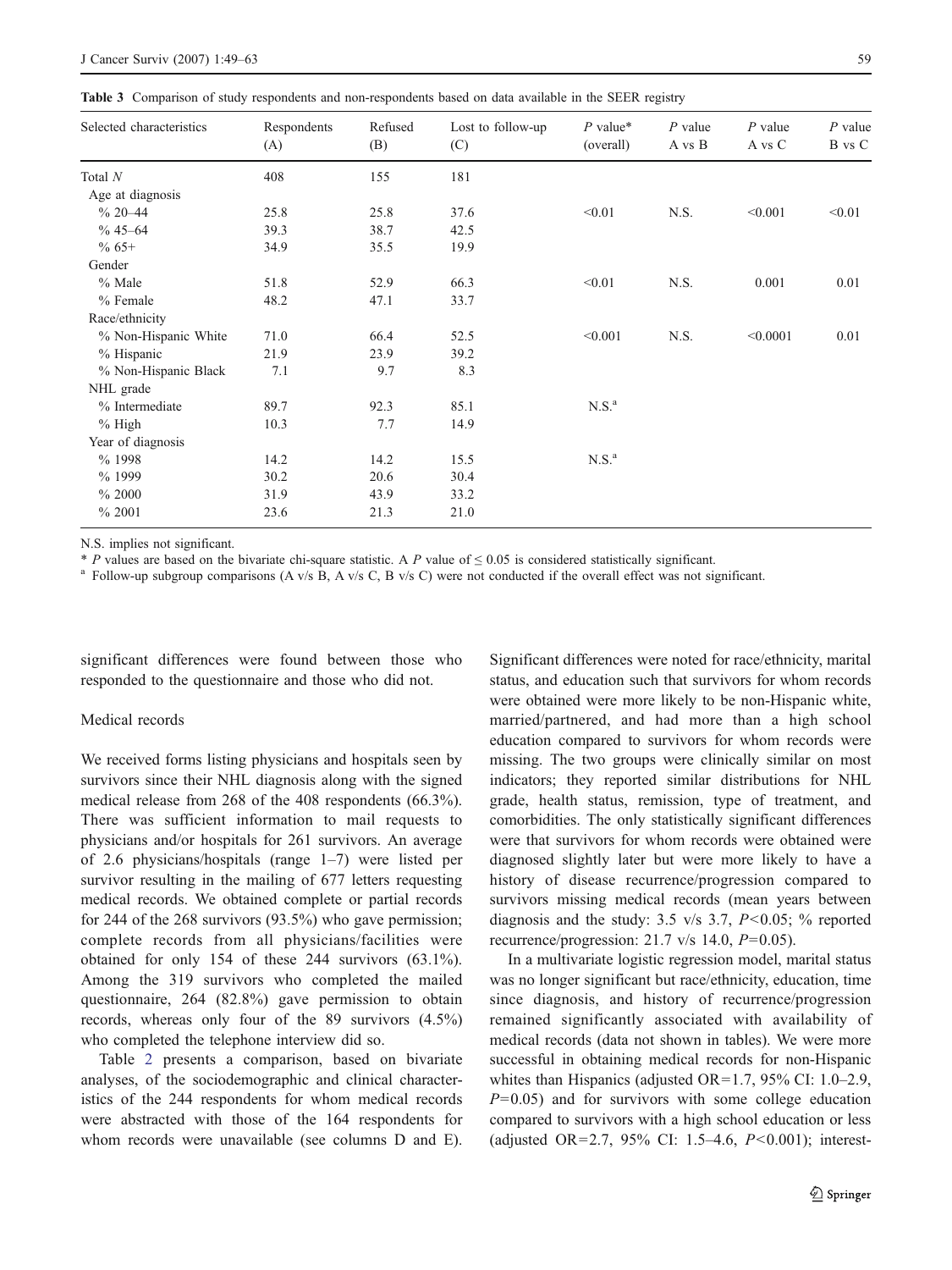ingly, there were no significant differences between survivors who had a college degree and those who only had a high school or lesser education. We were also more successful in obtaining records for survivors who reported a history of disease recurrence/progression (adjusted OR=2.0, 95% CI: 1.2–3.6, P<0.05). Finally, odds for obtaining medical records significantly decreased with increase in time since diagnosis (O.R.=0.7, 95% CI:0.6–0.9,  $P < 0.05$ ).

## Concordance between self-reports and medical records

We evaluated the validity of self-report of key clinical variables such as types of treatment received and history of disease recurrence/progression by assessing the concordance between medical records and questionnaire data. Among the 244 survivors for whom records were abstracted, the percent agreement between medical records and questionnaire data was sufficiently high for treatment modalities typically used to treat NHL (chemotherapy: 88%, radiotherapy: 94%, and BMT/SCT: 99%) to justify the use of self-reports. Further confirmation of the validity of self-reports was reflected in the increase in percent agreement (95% for chemotherapy and 97% for radiotherapy) when analyses were restricted to those 154 survivors for whom the most complete set of medical records were obtained. Similarly, percent agreement between survivors' self-reports and medical records for disease recurrence/ progression was high (95%).

#### **Discussion**

Use of the SEER registry allowed us to enroll one of the largest cohorts of NHL survivors to be studied to date. While there are no existing population-based studies of NHL survivors with whom we could compare response rates, our overall response rate of 54.8% among all eligible survivors and participation rate of 72.5% among survivors whom we were able to locate compares favorably with those reported in existing population-based studies of survivors of other cancers. For example, response rates of 55.9, 26.2, and 47.9% were achieved in three recent studies of survivors of breast cancer,[[40\]](#page-13-0) cervical cancer,[[36\]](#page-13-0) and a cohort of mixed cancer survivors,[[8](#page-13-0)] respectively.

Conceptual framework for evaluating survivors' HRQOL

We illustrated the use of a conceptual framework to better organize the generation of specific hypotheses and related measurement effort. While the conceptual framework itself is not unique to this study as it was adapted from existing models, it can provide future studies with the foundation for systematically evaluating the interrelationships among

several sociodemographic, clinical, social, psychological, and behavioral factors that are likely to influence cancer survivors' HRQOL. As noted by others, there are few survivorship studies that go beyond the assessment of the association between sociodemographic/clinical factors and survivors' HRQOL and begin to identify modifiable mechanisms and factors associated with HRQOL.[[5\]](#page-12-0) We hope that planned analyses for this study, driven by the conceptual framework, will identify such modifiable determinants of HRQOL and generate hypotheses that can be examined in prospective studies, thereby informing the development of future interventions for facilitating the HRQOL of cancer survivors.

The conceptual framework led to the creation of a comprehensive 52-page questionnaire; other survivorship studies have utilized questionnaires of similar length.[\[19](#page-13-0), [40](#page-13-0)] While several respondents appreciated the breadth and depth of coverage of issues relevant to their survivorship, the length of the questionnaire was, nonetheless, one of the key reasons cited for non-response by survivors who did not participate in the study. The need for shorter surveys is further evidenced from the fact that we were successful in collecting data on the telephone on an abbreviated version of the questionnaire (approximately 30 pages) from 89 survivors who would have otherwise not participated in the study. Future studies will have to wrestle with the right balance between conducting theoretically driven, comprehensive evaluations of issues salient to cancer survivors and minimizing respondent burden.

#### Medical records abstraction

SEER registries do not routinely record disease recurrence/ progression nor do they accurately track receipt of initial treatments that are typically provided in outpatient settings such as chemotherapy. Hence, we collected data on receipt of different treatment modalities and disease recurrence on the questionnaire. To verify the validity of survivors' selfreports, we also abstracted data from medical records. However, getting access to medical records from multiple physicians and facilities that the survivors had visited since their NHL diagnosis and abstracting data from them proved to be a challenging, time consuming, and costly endeavor, especially for longer-term survivors. Given the difficulties faced in collecting these data, it was encouraging to find a high level of concordance between survivors' self-reports and medical records on key treatments received and NHL recurrence/progression. Our efforts in confirming the validity of self-reported data may thus be helpful in determining the need to obtain records for future survivorship studies.

We do acknowledge that since all but four medical records were obtained for survivors who responded to the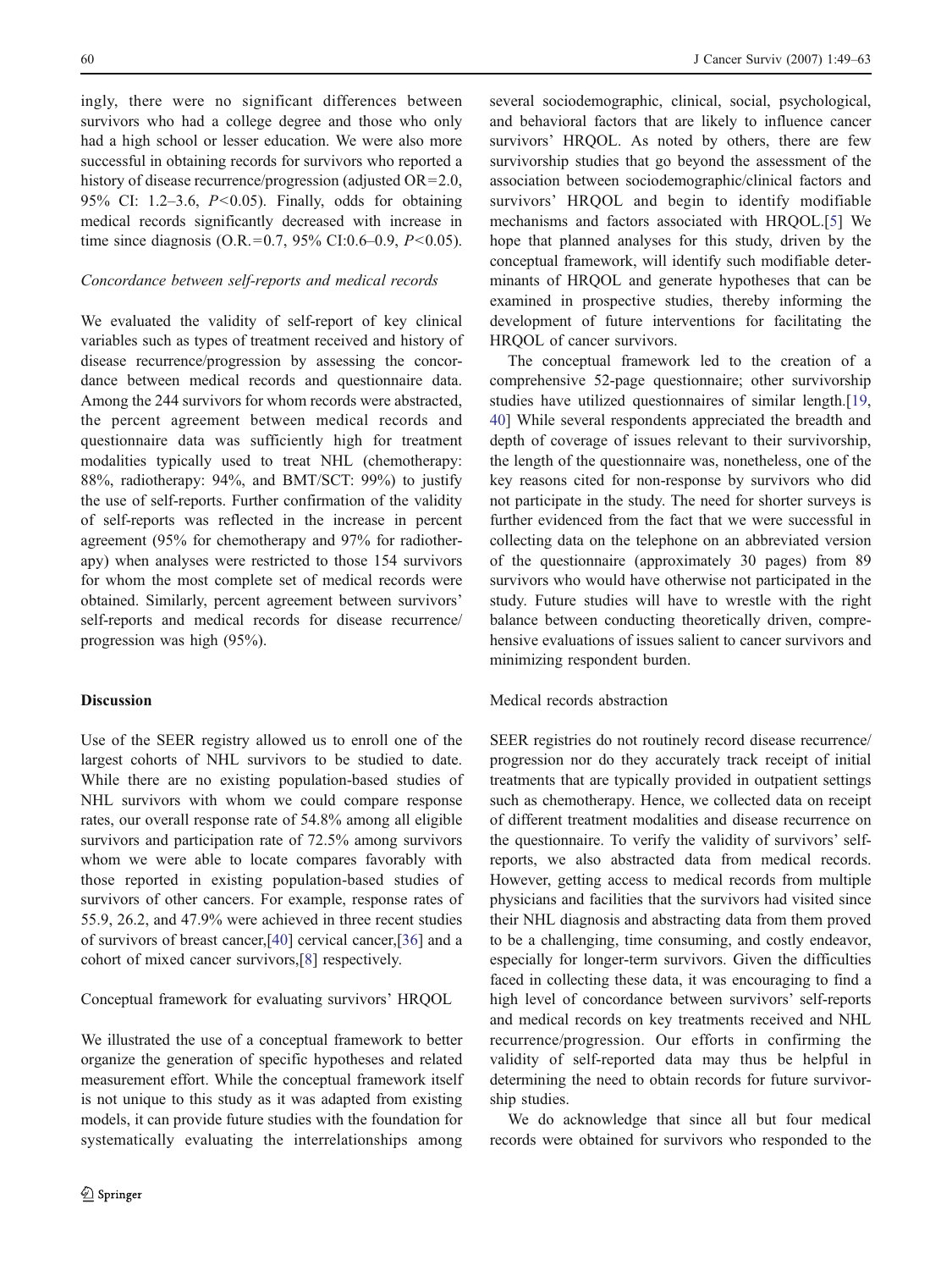<span id="page-12-0"></span>mailed questionnaire, our findings are limited to establishing the validity of self-reported treatment data collected via mailed questionnaires; we cannot address the validity of self-reported clinical data obtained via telephone surveys. It is reassuring to note, however, that a recent study of breast cancer survivors who were approximately three years postdiagnosis did report high concordance between survivors' self-report of cancer treatments obtained via telephone and medical record data.[\[35](#page-13-0)]

# Challenges in using cancer registries

The biggest challenge in conducting this study was the high percentage of survivors who were lost to follow-up. SEER registries do not have a uniform process for updating the address of cancer survivors in their database. For a majority of the survivors eligible for the study, we only had access to their address at the time of their diagnosis. Despite extensive efforts to update survivors' addresses, we were unable to locate almost one-fourth of all eligible NHL survivors. Survivors lost to follow-up were more likely to be of younger age, male gender, and Hispanic ethnicity; these subgroups represent some of the more mobile populations in the LA county region. High rates of loss to follow-up have been reported by other survivorship studies as well.[[40\]](#page-13-0) Future studies that utilize cancer registries for survivorship research, especially those focusing on longerterm survivors, should take into account the potential for significant loss to follow-up in planning the sample sizes for their study and should budget for sufficient resources needed to track and follow-up the survivors in their sampling frame.

Despite the challenges in locating eligible survivors, utilizing the registry as a sampling frame resulted in a population-based sample of NHL survivors that was sociodemographically diverse and more likely to be representative of the general NHL survivor population in the community. The finding that the questionnaire respondents were similar on several sociodemographic and clinical characteristics to the survivors who declined participation further enhances our confidence in the representative nature of our sample.

#### Conclusion

Adverse consequences of cancer and its treatment are being reported to be more persistent and severe among certain cancer survivors than previously expected.[6, 7] Methodologically sound studies, based on representative populationbased samples, that conduct a detailed evaluation of the late and long-term health issues faced by cancer survivors and identify intervenable factors associated with them are urgently needed. Several recent reports have called for

expanding the use of population-based cancer registries that traditionally have been utilized for understanding the etiology of cancer and monitoring the patterns of its treatment, to study the quality of life including symptom burden and quality of care experiences of cancer survivors. [5, [16,](#page-13-0) [25](#page-13-0)] To maximize their utility in facilitating survivorship research, cancer registries will, however, need to develop a systematic way to track cancer survivors as they are now living longer and becoming more geographically dispersed.

As demonstrated in this study, cancer registries can serve as an important source for enrolling large cohorts of survivors diagnosed with relatively less common cancers. The conceptual framework and methodology utilized in the ECHOS-NHL study as discussed here provide a useful model for future population-based survivorship studies that are critical for enhancing our knowledge of the needs of this growing segment of the US population.

Acknowledgment The collection of cancer incidence data used in this study was supported by the California Department of Health Services (CADHS) as part of the statewide cancer reporting program mandated by California Health and Safety Code Section 103885; the National Cancer Institutes (NCI) Surveillance, Epidemiology and End Results Program under contract N01-PC-35139 awarded to the University of Southern California, and contract N02-PC-15105 awarded to the Public Health Institute (PHI); and the Centers for Disease Control and Prevention's (CDC) National Program of Cancer Registries, under agreement no. U55/CCR921930-02 awarded to the PHI. The ideas and opinions expressed herein are those of the authors and endorsement by the CADHS, the NCI, and the CDC or their contractors and subcontractors is not intended nor should be inferred.

#### References

- 1. Affleck, G., Tennen, H., Pfeiffer, C., & Fifield, J. (1987). Appraisals of control and predictability in adapting to a chronic illness. Journal of Personality and Social Psychology, 53, 273– 279.
- 2. American Cancer Society (2006). Cancer facts and figures 2006. Atlanta, GA: American Cancer Society.
- 3. Andersen, R. (1995). Revisiting the behavioral model and access to medical care: Does it matter? Journal of Health and Social Behavior, 36, 1–10.
- 4. Andre, M., Mounier, N., Leleu, X., Sonet, A., Brice, P., Henry-Amar, M., et al. (2004). Second cancers and late toxicities after treatment of aggressive non-Hodgkin lymphoma with the ACVBP regimen: A GELA cohort study on 2837 patients. Blood, 103, 1222–1228.
- 5. Ayanian, J. Z., & Jacobsen, P. B. (2006). Enhancing research on cancer survivors. Journal of Clinical Oncology, 24, 5149–5153.
- 6. Aziz, N. M. (2006). Late effects of cancer treatments: surgery, radiation therapy, chemotherapy. Chapter 101. In A. E. Chang, P. A. Ganz, D. F. Hayes, T. Kinsella, H. I. Pass, J. H. Schiller, R. Stone, & V. Strecher (Eds.), Oncology: An evidence-based approach. Berlin Heidelberg New York: Springer.
- 7. Aziz, N. M., & Rowland, J. H. (2003). Trends and advances in cancer survivorship research: Challenge and opportunity. Seminars in Radiation Oncology, 13, 248–266.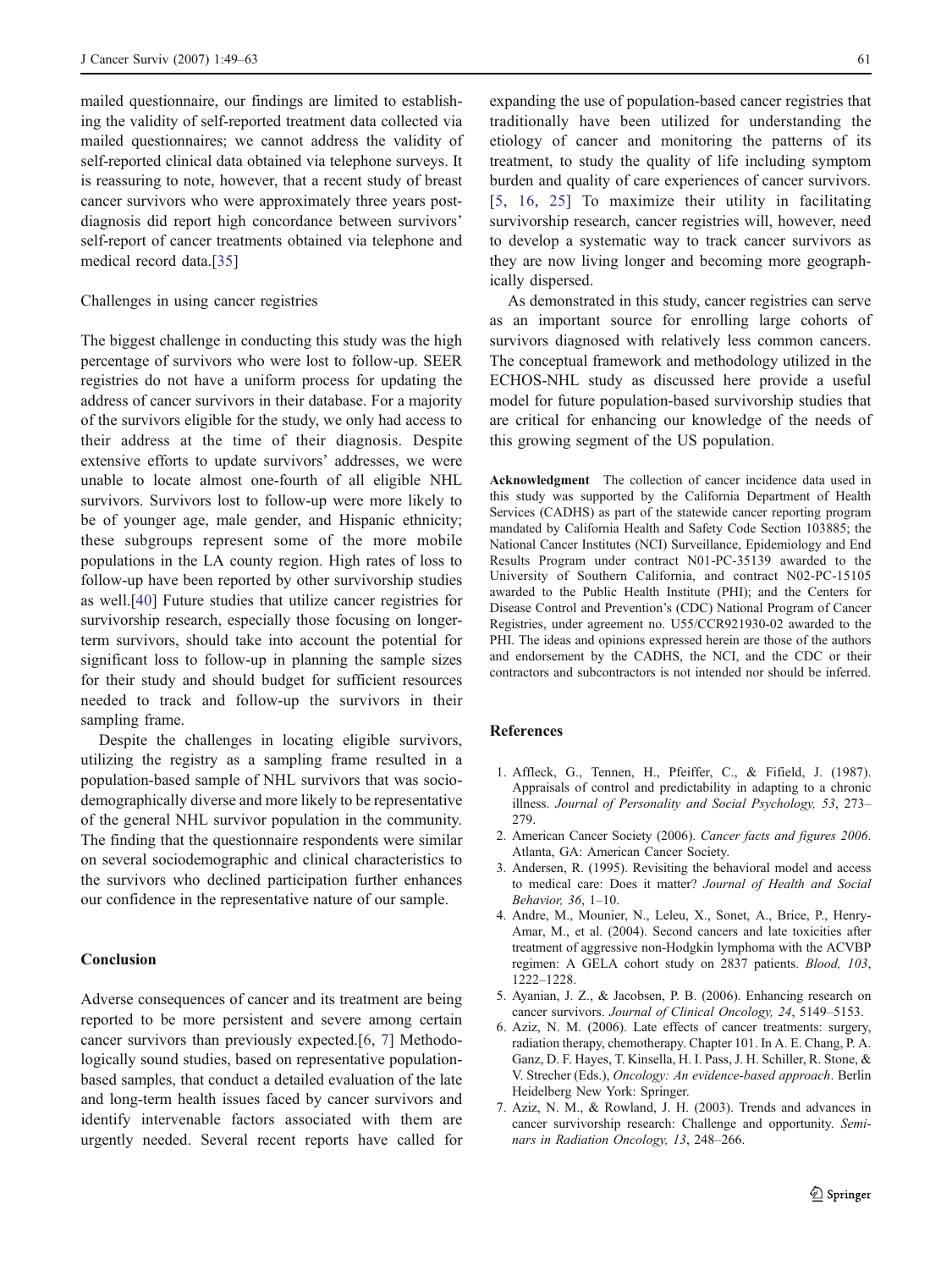- <span id="page-13-0"></span>8. Baker, F., Denniston, M., Smith, T., & West, M. M. (2005). Adult cancer survivors: How are they faring? Cancer, 104(11), 2565– 2576. (Suppl)
- 9. Brennan, P., Scelo, G., Hemminki, K., Mellemkjaer, L., Tracey, E., Andersen, A., et al. (2005). Second primary cancers among 109000 cases of non-Hodgkin's lymphoma. British Journal of Cancer, 93, 159–166.
- 10. de Haes, J., van Knippenberg, F., & Neijt, J. (1990). Measuring psychological and physical distress in cancer patients: Structure and application of the Rotterdam Symptom Checklist. British Journal of Cancer, 62, 1034–1038.
- 11. Demark-Wahnefried, W., Aziz, N. M., Rowland,J. H., & Pinto, B. M. (2005). Riding the crest of the teachable moment: Promoting longterm health after the diagnosis of cancer. Journal of Clinical Oncology, 23, 5814–5830.
- 12. Detmar, S., Aaronson, N., Wever, L., Muller, M., & Schornagel, J. (2000). How are you feeling? Who wants to know? Patients' and oncologists' preferences for discussing health-related quality-oflife issues. Journal of Clinical Oncology, 18, 3295–3301.
- 13. Doorduijn, J., Buijt, I., Holt, B., Steijaert, M., Uyl-de Groot, C., & Sonneveld, P. (2005). Self-reported quality of life in elderly patients with aggressive non-Hodgkin's lymphoma treated with CHOP chemotherapy. European Journal of Haematology, 75, 116–123.
- 14. Fernsler, J., & Fanuele, J. S. (1998). Lymphomas: Long-term sequelae and survivorship issues. Seminars in Oncology Nursing, 14, 321–328.
- 15. Fisher, S. G., & Fisher, R. I. (2004). The epidemiology of non-Hodgkin's Lymphoma. Oncogene, 23, 6524–6534.
- 16. Ganz, P. A. (2003). Why and how to study the fate of cancer survivors: Observations from the clinic and the research laboratory. European Journal of Cancer, 39, 2136–2141.
- 17. Ganz, P., Day, R., Ware, J., Redmond, C., & Fisher, B. (1995). Base-line quality-of-life assessment in the National Surgical Adjuvant Breast and Bowel Project Breast Cancer Prevention Trial. Journal of the National Cancer Institute, 87, 1372–1383.
- 18. Ganz, P., Desmond, K., Leedham, B., Rowland, J., Meyerowitz, B., & Belin, T. (2002). Quality of life in long-term, disease-free survivors of breast cancer: A follow-up study. Journal of the National Cancer Institute, 94, 39–49.
- 19. Ganz, P. A., Rowland, J. H., Desmond, K., Meyerowitz, B. E., & Wyatt, G. E. (1998). Life after breast cancer: Understanding women's health-related quality of life and sexual functioning. Journal of Clinical Oncology, 16, 501–514.
- 20. Goodwin, P. J., Leszcz, M., Ennis, M., Koopmans, J., Vincent, L., Guther, H., et al. (2001). The effect of group psychosocial support on survival in metastatic breast cancer. New England Journal of Medicine, 345, 1719–1726.
- 21. Hamilton, A., Cockburn, M., Chen, X., & Deapen, D. (2005). Factors associated with the use of complementary and alternative medicine by cancer patients in Los Angeles County. Journal of Cancer Integrative Medicine, 3, 51–61.
- 22. Hann, D. M., Jacobsen, P. B., Azzarello, L. M., Martin, S. C., Curran, S. L., Fields, K. K., et al. (1998). Measurement of fatigue in cancer patients: Development and validation of the fatigue symptom inventory. Quality of Life Research, 7, 301-310.
- 23. Hargraves, J., Hays, R., & Cleary, P. (2003). Psychometric properties of the Consumer Assessment of Health Plans Study (CAHPS) 2.0 adult core survey. Health Services Research, 38, 1509–1527.
- 24. Hawkins, S., Cockburn, M., Hamilton, A., & Mack, T. (2004). An estimate of physical activity prevalence in a large populationbased cohort. Medicine and Science in Sports and Exercise, 36, 253–260.
- 25. Institute of Medicine (2006). From cancer patient to cancer survivor: Lost in transition. Washington, DC: National Academy.
- 26. Jemal, A., Clegg, L. X., Ward, E., Ries, L. A., Wu, X., Jamison, P. M., et al. (2004). Annual report to the nation on the status of cancer, 1975–2001, with a special feature regarding survival. Cancer, 101, 3–27.
- 27. Jerkeman, M., Kaasa, S., Hjermstad, M., Kvaloy, S., & Cavallin-Stahl, E. (2001). Health-related quality of life and its potential prognostic implications in patients with aggressive lymphoma: A Nordic Lymphoma Group Trial. Medical Oncology, 18, 85–94.
- 28. Johnston, L. (1999). Non-Hodgkin's lymphomas: Making sense of diagnosis, treatment & options. Sebastopol, CA: O'Reilly.
- 29. Kessler, T. (1998). The cognitive appraisal of health scale: Development and psychometric evaluation. Research in Nursing & Health, 21, 73–82.
- 30. Kouroukis, T., Meyer, R., Benger, A., Marcellus, D., Foley, R., & Browman, G. (2004). An evaluation of age-related differences in quality of life preferences in patients with non-Hodgkin's lymphoma. Leukemia & Lymphoma, 45, 2471–2476.
- 31. Lazarus, R., & Folkman, S. (1984). Appraisal, stress, and coping. Berlin Heidelberg New York: Springer.
- 32. Lee, V., Robin Cohen, S., Edgar, L., Laizner, A. M., & Gagnon, A. J. (2006). Meaning-making intervention during breast or colorectal cancer treatment improves self-esteem, optimism, and self-efficacy. Social Science & Medicine, 62, 3133–3145.
- 33. Malin, J. L., Ko, C., Ayanian, J. Z., Harrington, D., Nerenz, D. R., Kahn, K. L., et al. (2006). Understanding cancer patients' experience and outcomes: Development and pilot study of the Cancer Care Outcomes Research and Surveillance patient survey. Support Care Cancer, 14, 837–848.
- 34. Manne, S., & Glassman, M. (2000). Perceived control, coping efficacy, and avoidance coping as mediators between spouses' unsupportive behaviors and cancer patients' psychological distress. Health Psychology, 19, 155–164.
- 35. Maunsell, E., Drolet, M., Ouhoummane, N., & Robert, J. (2005). Breast cancer survivors accurately reported key treatment and prognostic characteristics. Journal of Clinical Epidemiology, 58, 364–369.
- 36. McCorkle, R., Tang, S. T., Greenwald, H., Holcombe, G., & Lavery, M. (2006). Factors related to depressive symptoms among long term survivors of cervical cancer. Health Care for Women International, 27, 45–58.
- 37. National Cancer Institute. Report of the Leukemia, Lymphoma, and Myeloma Progress Review Group. 2001. [http://planning.](http://planning.cancer.gov/disease/plans.shtml#prg) [cancer.gov/disease/plans.shtml#prg](http://planning.cancer.gov/disease/plans.shtml#prg).
- 38. National Center for Health Statistics, Division of Health Interview Statistics: 2000 National Health Interview Survey (NHIS) Public Use Data Release: NHIS Survey Description. Hyattsville, MD, U.S. Department of Health and Human Services, Center for Disease Control and Prevention, March 2002.
- 39. Nelson, D. E., Kreps, G. L., Hesse, B. W., Croyle, R. T., Willis, G., Arora, N. K., et al. (2004). The Health Information National Trends Survey (HINTS): Development, design, and dissemination. Journal of Health Communication, 9, 443–460, discussion 81–84.
- 40. Pakilit, A. T., Kahn, B. A., Petersen, L., Abraham, L. S., Greendale, G. A., & Ganz, P. A. (2001). Making effective use of tumor registries for cancer survivorship research. Cancer, 92, 1305–1314.
- 41. Portenoy, R. K., Thaler, H. T., Kornblith, A. B., Lepore, J. M., Friedlander-Klar, H., Kiyasu, E., et al. (1994). The memorial symptom assessment scale: An instrument for the evaluation of symptom prevalence, characteristics and distress. European Journal of Cancer, 30A, 1326–1336.
- 42. Potosky, A. L., Davis, W. W., Hoffman, R. M., Stanford, J. L., Stephenson R. A., Penson, D. F., et al. (2004). Five year outcomes after prostatectomy or radiotherapy for prostate cancer: The prostate cancer outcomes study. Journal of the National Cancer Institute, 96, 1358–1367.

 $\bigcirc$  Springer